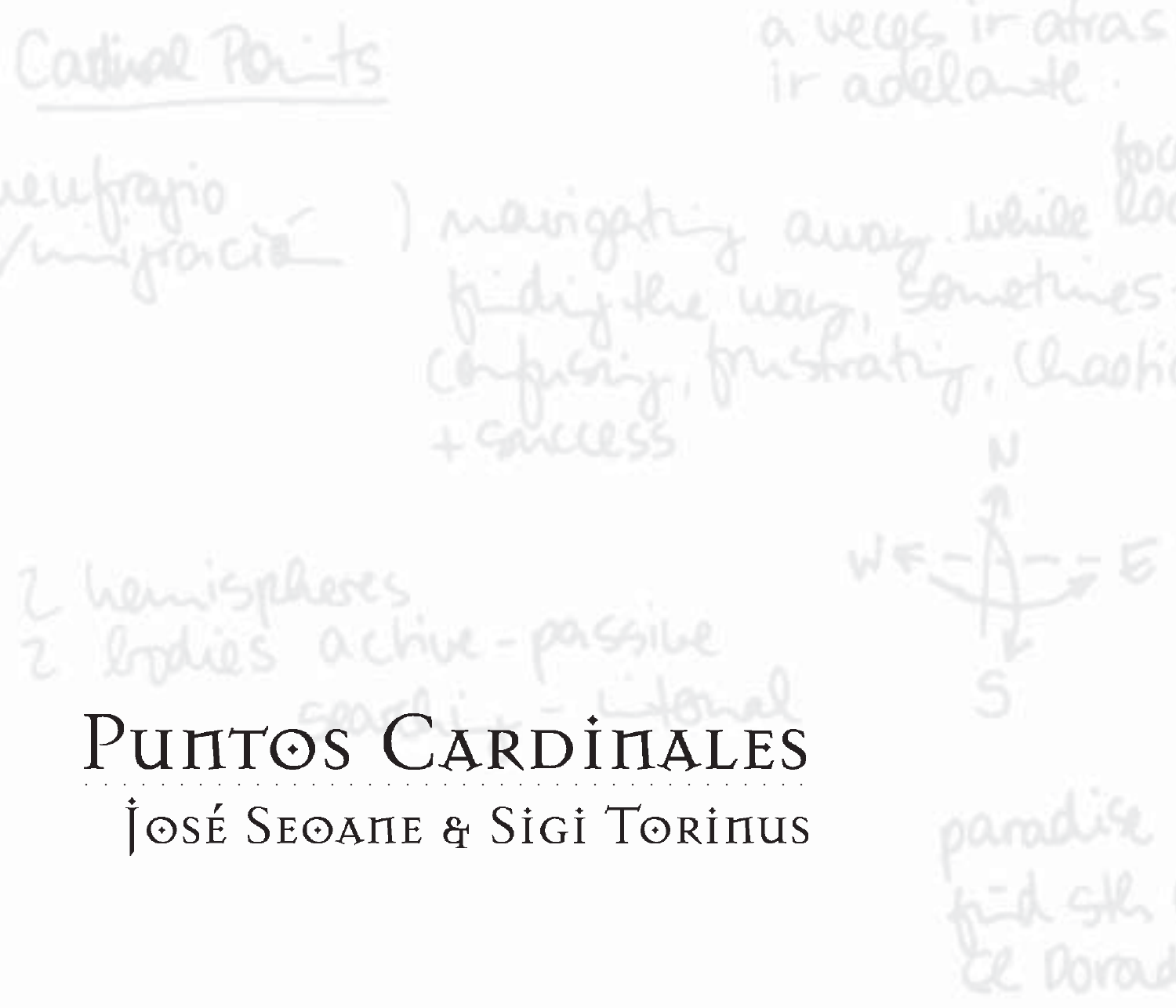## **From San Francisco, November 30, 2003**

On the phone from San Francisco, on the same day that news broke of American troops mowing down more Iraqis (this time in Samarra, where the U.S. was delivering a massive cash shipment to its employees and colonial subordinates), Sigi Torinus was outlining for me the core concerns of her art. She spoke of the "gypsy" spirit in her video and installation work; of her international venues and her reluctance to reassemble an installation once it was dismantled, its current of imagery cut off, its audio silent, its images dissipated, reassimilated to their oceanic origins in the internet and elsewhere, and the supports, props, and projectors packed away or discarded. Her voice had a happy jump in it. "I like the idea that the moment you pull the power it's gone; it's so present-time." I was worried what to make of it all. I hadn't yet seen a single real-time real-space projection, much less an installation, unless viewing a website photo or scanning through the electronic work-in-progress imagery that she was





e-mailing me now constitutes, after the moment of conceptualism, a valid ontological postscript to the work of art (heavy phrase, but here merely functional) as an extended object. I was set to write about *Puntos Cardinales*, the exhibition she was preparing with the Cuban-born painter José Seoane. But I had little to go on and it made me uneasy to have to hunch and synthesize an imaginary exhibit from viewing a few separate parts: Seoane's handmade oars, a couple of his well-advanced but unfinished canvases in acrylic, and digital stills from *Browsing Beauty*, an internet-driven installation that Torinus and Andrea Sunder-Plassmann, a Berlin artist, assembled in Sydney in 1997, and then toured over a two-year period through galleries in San Francisco, Moscow, and finally Berlin. Seoane's objects and paintings I could smell, touch, and stand with, feeling their empirical measures. Torinus was different. Her elementary matter was situated in video and cyberspace, and she offered, according to these media, a discarnate sense of physicality. Prior to the phone call, we had already huddled around her laptop in a crowded office (crowded, partly because it doubled as Seoane's painting studio) at the University of Windsor's School of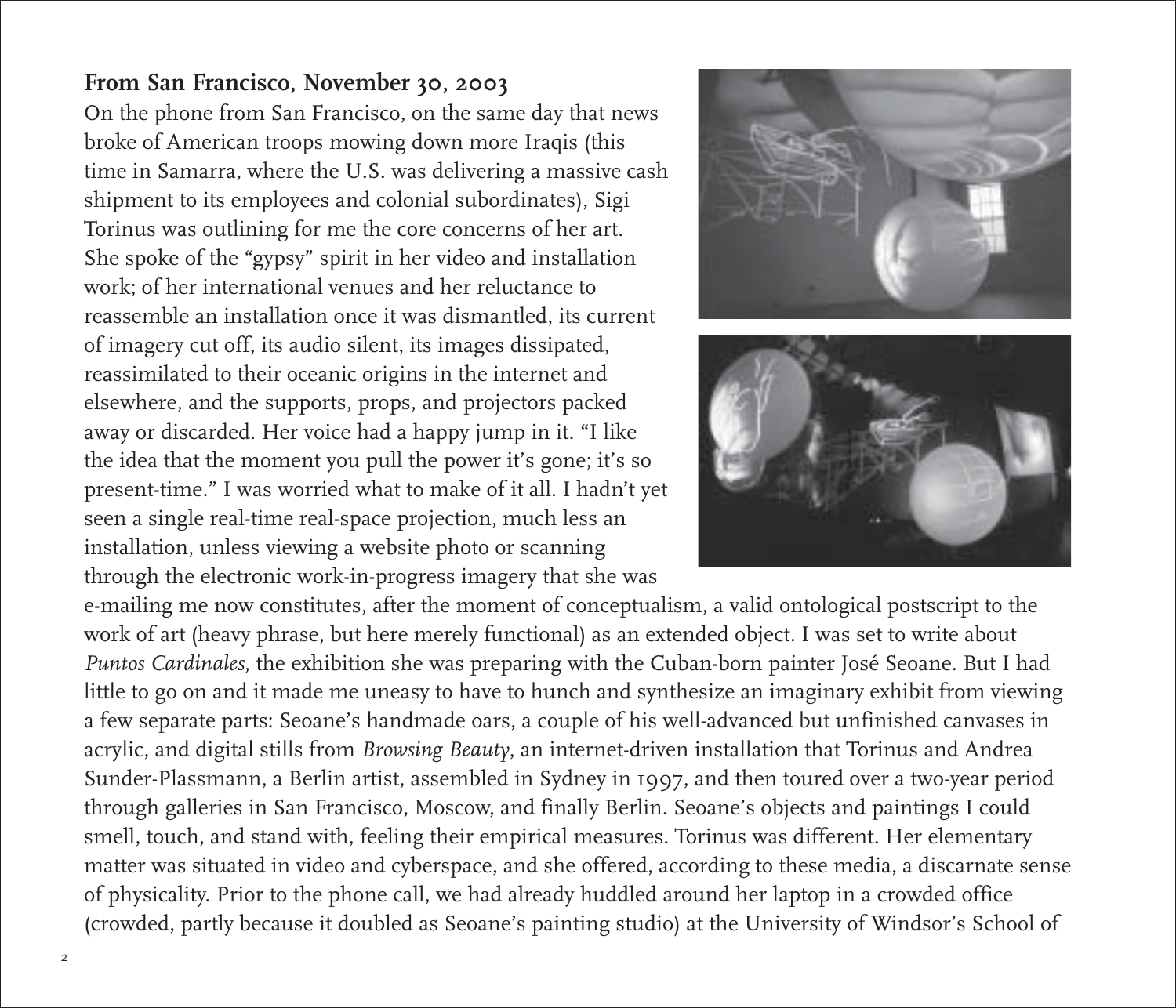Visual Arts where she is a professor of Integrated Media while Seoane teaches painting and drawing. We linked through various window-worlds, and though Torinus commented and lingered over salient elements as we went along, it was a typical internet experience, recreational and totally transitive. I was registering dispersals and temporary fascinations rather than integrated impressions. Torinus showed me a clip of boxing kangaroos, another in which a man massages a plump cock (rooster), an amorphous blizzard of washing water, and an installation that had three chairs with video insets in the seats. This last work was *Nadir*, which has been partially reconstituted for *Puntos Cardinales*. But I remember being immediately taken with the mysterious planetary volumes of *Browsing Beauty*. Within the miniaturized, highly-resolved format of the flipback screen, the installation appeared to be set in the darkened corner of a galactic laboratory, a place where the old Euclidian space and the universe of geometrical solids were being altered by the experimental modalities of postmodern technology. The question of beauty, which had arisen from that old world, one that had persisted from at least Plato all the way to the lapsing diaphanous daydreams of the Symbolists until their aesthetics were theatrically rent apart by Filippo Tommaso Marinetti (lapsed symbolist himself, and not uninfected by its legacy, even as a self-fashioned modern man of steel and wheels, a *Futurista*!) and decomposed by other avant-gardists in pre-War Europe — yes, this question of beauty was being submitted to a fresh interrogation, apparently non-dogmatic, lateral, and global. The installation presented large, spherical balloons onto which an assortment of images and line diagrams were flashed from variously angled video and slide projectors. As far as I could tell from my peering, the surrounding space was darkened and of indeterminate dimensions, and this lent the whole ensemble a suggestive, hypnotic quality.

#### **Above Bök**

The first time I saw Sigi Torinus was on Friday, March 14, 2003 at the University of Windsor's Lebel Gallery. She was into a four-hour performance, seated motionlessly, under glowed-down potlights (the Gallery fluorescents had been turned off), on a chair suspended at ceiling level. Beneath her the room was awash with a large audience listening to Christian Bök spurt forth his sonic strings of linguistic drivel. His reading couldn't have been more opposite to her

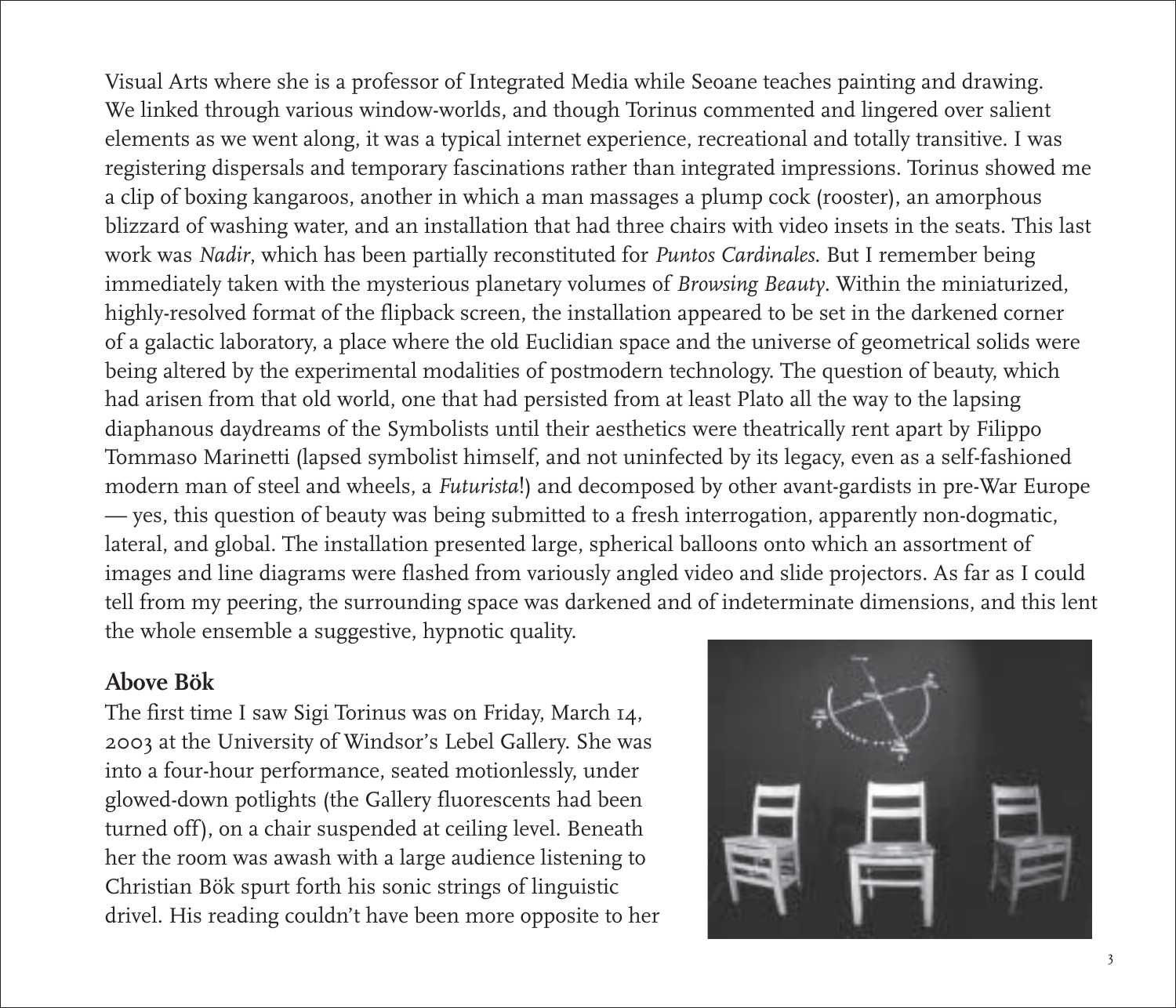performance. He almost literally belched and spouted his poetry. Calibrated consonant chains came in quick pulsations. Bök lunged outward from a fixed position, but his expulsions also seemed to trigger a reverse dynamic, as if he might imminently and systolically cave back in on himself. He was spectacular. His face contorted and his knees bent as he expelled hisses and beeps, wild yowls and gruelling, throaty gratings. This was countdown time. The U.S. was about to launch its war of colonial emancipation against Saddam Hussein's Iraq, and Bök's riveting notch-up of the Marinetti-Ball aesthetic was like a scene of welcome revenance. It spat back conscience and anarchy. Bök wound down the night with a sardonic salute to George Bush and his crusade of homicidal righteousness, launched on behalf of Mesopotamian 'democracy.' Torinus, meanwhile, had fallen out of time. Behind her, through the gallery windows, heavy transport trucks were lining up in the night waiting to mount the Ambassador bridge and enter America. Those leaving the bridge were streaming in well-spaced intervals. Torinus appeared to me to be strangely asleep, as oddly alien and peripherally insistent in her stillness as a Duane Hanson dummy made of fibreglass and wearing Wal-Mart fashions. I later learned that her purpose was to establish a removed psychic space where she could tune out the world's economic momentum and war fever. She was keeping



her back turned to the traffic and the now-customary terrorist scares cruising through the media. Her concentration was extraordinary. She transcended the bustle below her and the rubbish being peddled about potential threats to the bridge. Two hardwood, schoolhouse chairs had been placed beneath her, inset with small monitors in the centre of each seat. From these, her glazed attention could, if she chose, take a downward prospect of her own feet washed by the surf of Black Sand Beach near San Francisco; as well as an opposite perspective of the tops of nearby eucalyptus trees put into a dizzying, circular motion by the rotations of the video camera.

#### **Tropical Socialism**

"I'm intrigued by Bloch's thoughts on utopia. The utopian function of art." "Ernst Bloch?" I ask. The mystically-illumined apostate of the Frankfurt School, he who held hopeful views of Stalin and the Soviet Union? Yes, the same. I know that she's referring to quite another side of Bloch, but it was those views, and the hermetic drift of his utopian thinking, that compelled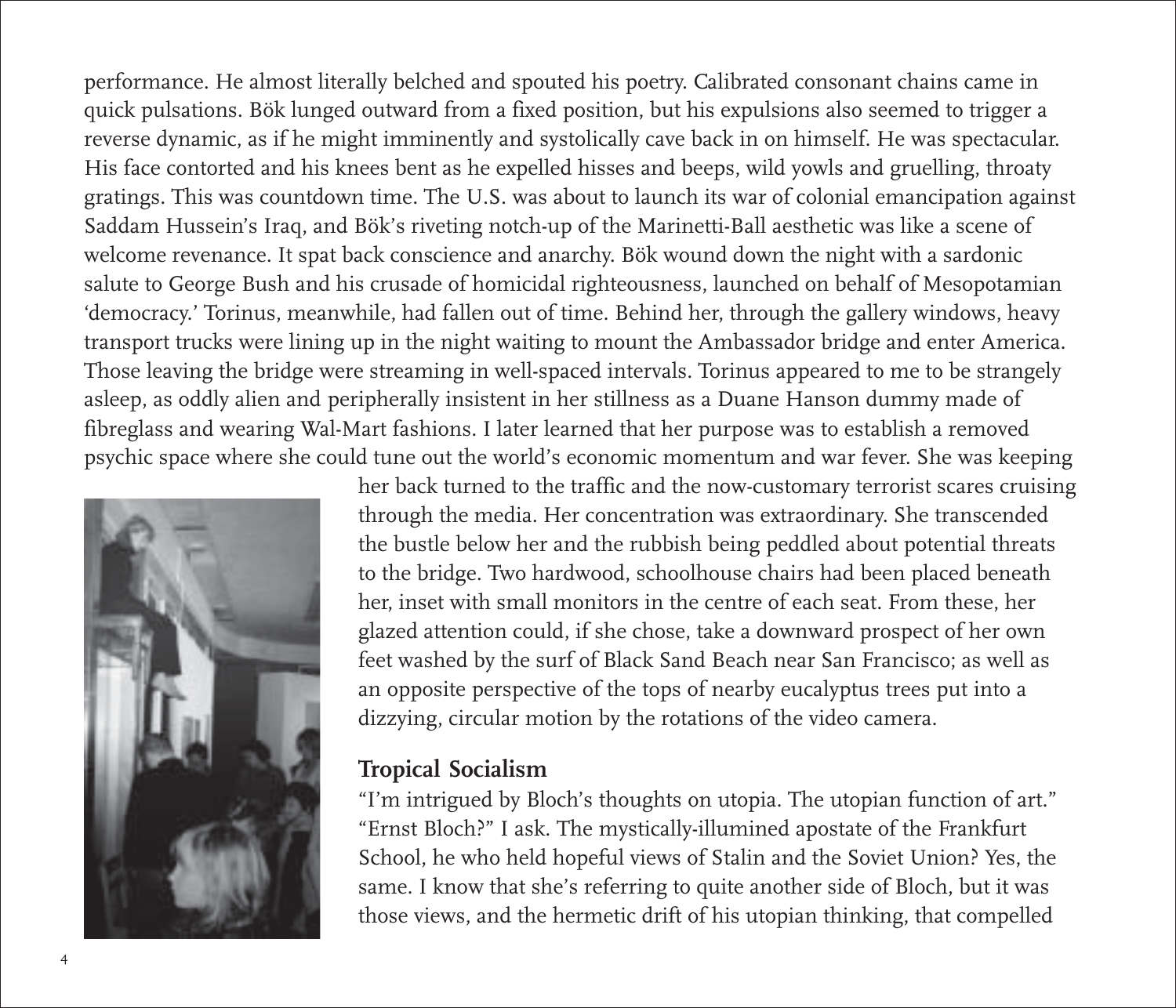Theodor Adorno and Max Horkheimer to stand toward him as the devil stands toward a metaphysically-deluded angel in one of the Memorable Fancies in William Blake's *The Marriage of Heaven and* Hell: "Opposition is true friendship."<sup>1</sup> Torinus quotes for me the first epigraph in Bloch's essay "The Representation of Wish-Landscapes in Painting, Opera, and Poetry."2 It's a passage from Franz Marc: "Painting is surfacing in a different place." This is to compare her new-media explorations with the hot, florid, tropical light of Seoane's acrylics in *Puntos Cardinales*. "I like video because it's liquid light. I like working with the glow. You can talk to José about painting. Bloch talks about the special light in Rembrandt. Rembrandt's light doesn't exist in the natural world." Torinus is quoting from memory. After her return to Windsor, she will hand me the essay, where Bloch declares, "Rembrandt's paradoxical light does not occur anywhere in the entire world, but it also does not emanate, despite its continuous reflections,



*Virgen de la Caridad*, patron saint of Cuba

from some old metaphysics of celestial light."<sup>3</sup> So I do talk to Seoane about painting and go on to take a look at his paints. The jars are pasted with standard, flatly functional names. But exposure to the paintings, even in their earliest states of completion, demands new names and images for the sensations. Seoane's light is not at all Rembrandt's, but it is comparable to Marc's, although he differs from him in medium by favouring acrylic for the paintings in *Puntos Cardinales*. In one fiery abstract, Seoane centres the composition on a frontally-presented human torso pulled equally in two directions. It's possible that the image could, at first glance, be mistaken for a hare or dog carcass, or a transposed apparition meant to resemble a goat's skull. The figure floats up from a broad furnace of reds and yellows. Something is being pulled apart, or held in place for sacrifice. Divisions and tensions are about to be burned away or purified, which explains the roar and warmth of this and other canvases. Of the ten untitled paintings in this exhibit, this is the first one that viewers see as they enter the gallery. Like the others, but rather more emphatically, it conjures a sense of something remote and half-remembered. The headless, and effectively armless, torso is perhaps in the process of being constellated. Where the head should be is a widely-winged v-shaped object whose 'arms' trail off into a line of dots that might be stars. I think of the abstract machine-head of Umberto Boccioni's heroic, striding sculpture from 1913, *Unique Forms of*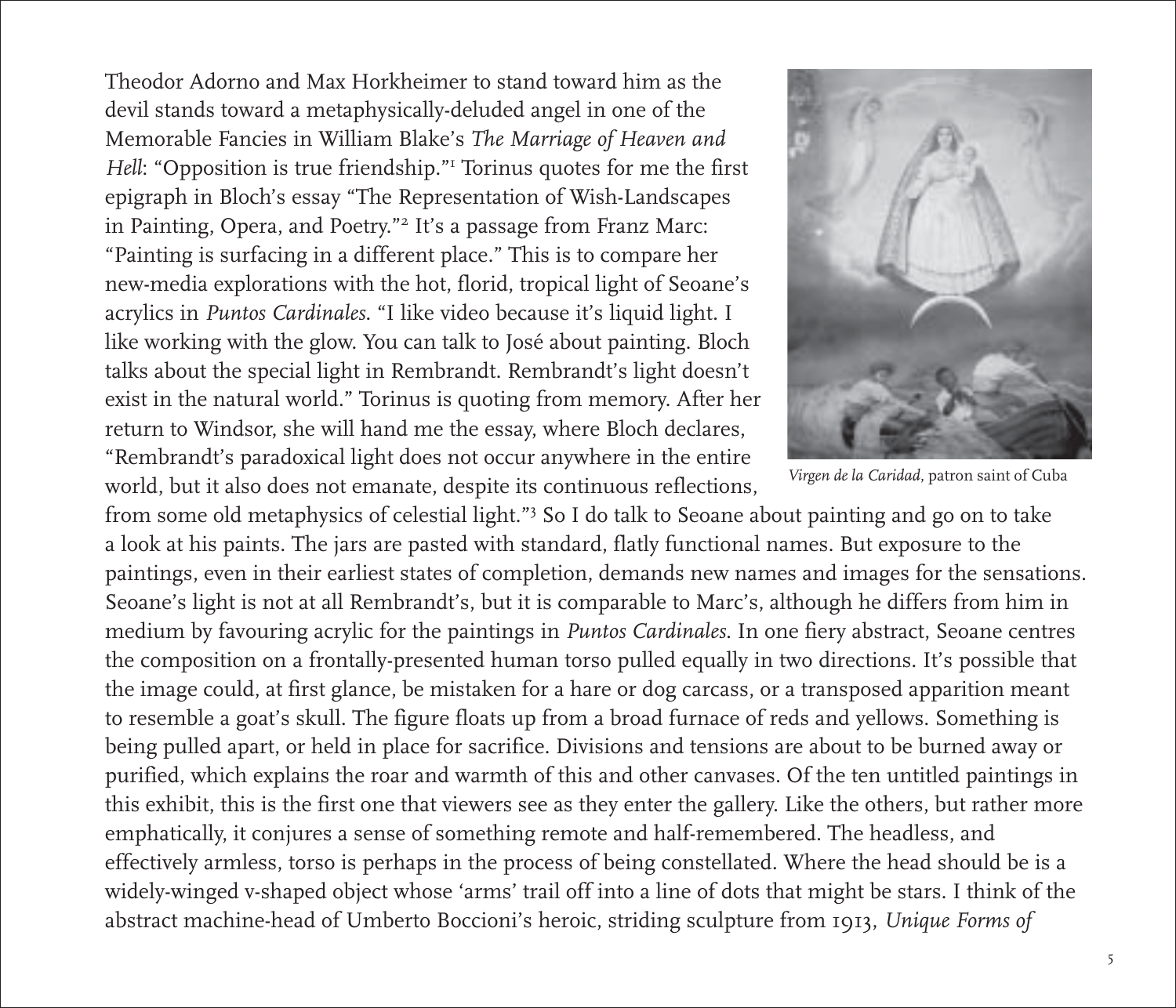*Continuity in Space*. All ten canvasses combine images of manufactured machine parts and carpenter's tools with organic elements. We see numerous propellers, plumb-bobs, and plumblines, stencils of house designs and sections of diagrams, some of which directly borrow from the flightmaps that Torinus has projected onto another wall of the gallery. Seoane is clearly establishing metamorphic linkages between man's body and man-made objects. This combination seems to me to belong to a pre-electronic world, to a world fixed in a relatively primitive state of modern industrial development, perhaps Cuba as it was or still is. At the same time, Seoane envelops everything within a blaze of superthermal reds and yellows that encourages a mythic reading (almost as if these canvasses are meant to parallel visually what Blake evokes verbally and allegorically in his poem "The Tyger"). Another torso appears in another one of the paintings. This one is seen sideways and appears to have a tensile, whip-like monkey tail curling out from its buttocks. This, however, is only a cadmium red ghost-tail that extends beyond a loosely brushed shadow area that cloaks the rear, upper half of the torso. Both the torso and its shadow are situated within the linear outlines of a house, and both float over a grid pattern. The larger context for all the paintings is "tropical socialism," a trope for Cuba, with Castro's revolutionary experiment being pulled in two



directions. Immanent to this context are the rituals of Santeria, with the splayed, frontal torso signifying a two-sidedness in the nation's cultural life. At some level, Cuban identity can be said to divide between sacrifices and gestures toward the socialist revolution and the old, grey-bearded father Fidel, and the obloquies performed at real, home altars that are devoted to ancestors and saints. Rembrandt's colours "made of night, incense, myrrh, and gold,"4 as Bloch describes them, are the standards of a different Christianity, predating the mixed rituals of Afro-Cuban Catholicism. The people's Cuba — palm crowns, roosters, dirt floors, churning meaty sunsets and violet wonders of twilight, creaky jetties, shouts and processions, the chingle of a ramshackle bicycle, the cantankerous burbles of old American cars, etc — has been cooked up into abstract sweeps and patches of galvanized reds and russets inflamed with yellow. The light in Seoane's paintings is like incandescent irradiation gorging out from the insides of a blood-orange. I caught it flaring one cold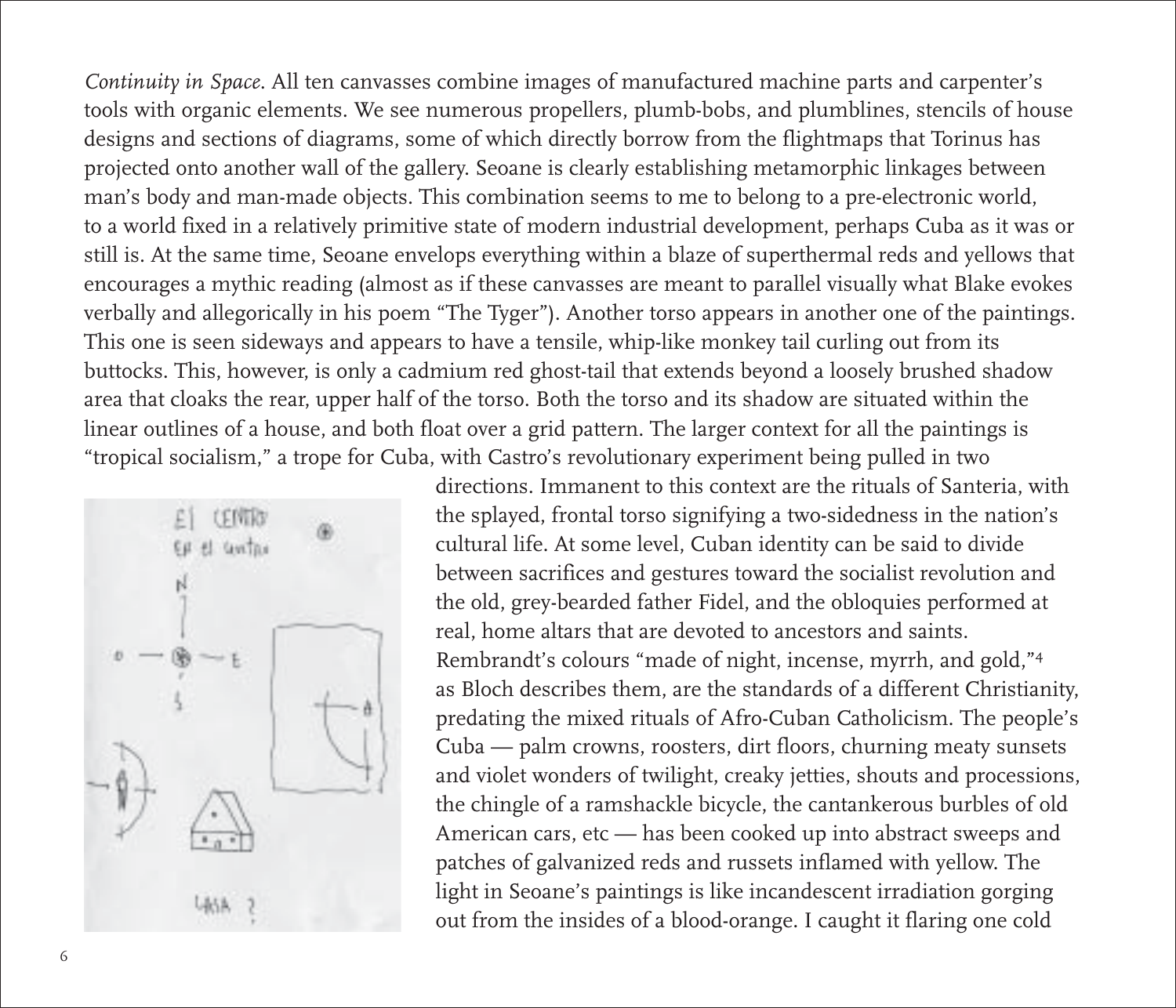night in December 2003 as I drove away from the Lebel Building and looked over in the direction of Torinus's office. Waiting to join the truck stream heading south on Huron Church road, I glanced through her window and saw how the colours pulsed and swam in contrast to the outer darkness.

# **Rembrandt's Baghdad**

Situating Rembrandt's "paradoxical light" somewhere between, or outside, the opposing orders of natural and celestial (physical and metaphysical) luminosity, Bloch identifies it as— in his italics — "the perspective light of hope."<sup>5</sup> The paradox for Bloch is that Rembrandt's light emerges from "nowhere"<sup>6</sup> as he says and yet exists within his painted worlds as a representation of emotional infinitude and the space of personal "closeness and solitude."7 Bloch could not have foreseen where his reasoning might lead once the real world as well as its painted other were no longer solely illuminated by the double options of organic, diurnal light, and its heavenly progenitor. "The Representation of Wish-Landscapes in Painting, Opera, and Poetry" was apparently written between 1938 and 1947, revised in 1953, and finally published in volume II of *The Principle of Hope* in the mid-50s. This timeline coincides with a cataclysmic period in European and world history. Within a Eurocentric perspective that includes the near East, one reflects tragically on the major milestones of 20th-century history, the three well-known historical landmarks by which the century has been mapped and in fact monumentalized: "The Great War," "The Holocaust," and the "*nakba*" of 1948. These events continue to emanate and impose meaning, and the last, significantly, is not yet finished history. But the question of causal linkage and collective, psychological carry-over from one of these events (actually, not so much 'events' as a fluid, evolving mass of actions well beyond the reach of a complete inventory and yet marked off for our epistemic convenience by calendar dates) to the other(s), always leads me into a state of moral despair. Picking out survivors, victors, victims, victimizers, onlookers, protestors, resistors, collaborators, intellectual quietists, escapist bourgeois authors and artists, national leaders, helicopter pilots, bombmakers, etc. etc., from the successive generations that have lived through these events, I would want to ask, "where in your account of what you did or witnessed or heard about or merely imagined was happening — where in this will you admit your own drift toward revisionism and selective amnesia of the Other's experience?" It is a question that looks up against the sharp incline of monumental, collective memory; a question that wants to erode the public pieties of such a memory and the present-day political interests that it serves. As the Balkan wars of the first half of the 1990s fade back in time, I've found that I need to put myself in the firing-line of this very question. As for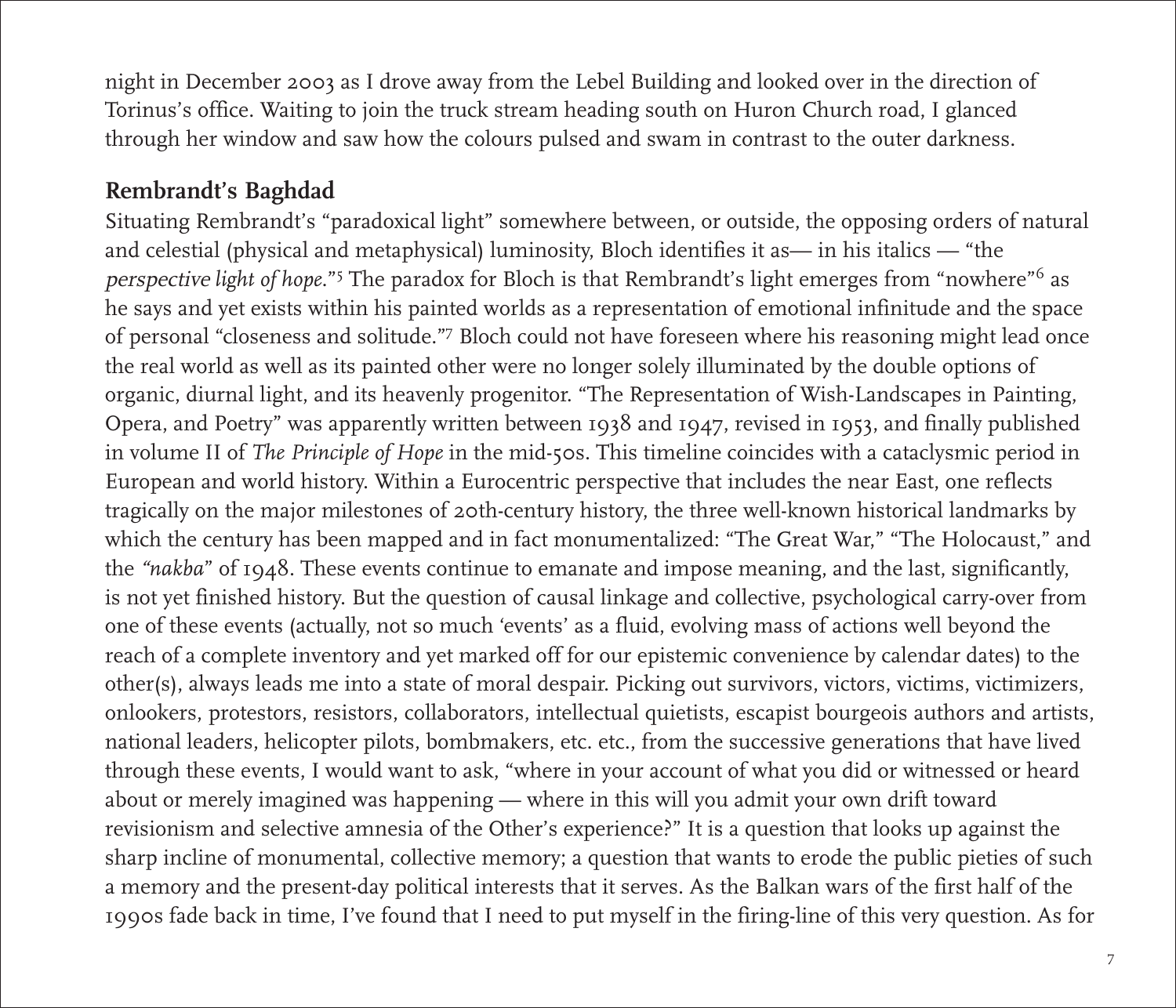Bloch, where and how are his answers? His essay, as I've noted, was written and published before the end of the 1950s, before Adolf Eichmann is kidnapped and sent to Jerusalem for his government's massive, almost unbelievable crimes against Europe's Jews (but perhaps no more incredible in scope and abysmal sublimity than a whole North American continent cleansed of its indigenous population, vast acres of Slavs killed and enslaved by Stalin, or millions upon millions of black and brown peoples annihilated in the providential progress of Western colonialism), and during the consolidation of the Zionist dream for Judea and Samaria (the old new names for Palestine), but nowhere in the volume that I'm reading does he take up the strange light of Hiroshima and Nagasaki. Instead, he turns back to the old paradoxical light of Rembrandt as one of the few remaining ciphers for the dawning of a hopeful future. And indeed, why should Bloch concern himself with the new light of the atomic age? Perhaps he concluded that the meaning of this new, historical light had not yet found a home in art, or should not find a home. With Rembrandt's world long since booked away as history, painting and its potential for the release of special light, the perspectival luminosity of hope, had to surface in a different place, as Marc said, though Bloch didn't go on to speculate where that new place should be. Nevertheless, I suspect that since the arrival of the light of nuclear holocaust and the emergence of our new, postmodern era of electric and electronic luminosity, the meaning of Rembrandt's light (as articulated by Bloch) has been reformulated under decisively altered historical conditions. While Rembrandt's special light is completely meaningless and unavailable to us in our culture, its promise of "hope" has nevertheless been transferred into the penumbral, systematic glow, floating like a superpulverized powder, of certain types of postmodern art that temporally paint with rarefied, iodized gases (fluorescent light) or iodized beams that are magnetically diverted (television light). Bloch's belated resurrection of Rembrandt's light in a text whose composition and publication spanned the 1930s to the '50s, may actually help explain the mysterious attraction of specific types of artificial light today. It helps us consider how the glow thrown off by certain monitors, projectors, and coloured neons, as in *Browsing Beauty* and now in *Puntos Cardinales*, can have the semblance of a secret transferred from painting. (I could mention here the breathtaking luminosities and environments of James Turrell.) But how true is this? In what does the transfer consist? Rembrandt, or his assistants, was responsible in some palpable way for making his paints, while the light of new media arts is not at all the light of pigments and bases. True enough, but this specific type of materiality is not what Bloch is discussing. Moreover, painting, to paraphrase the tragic Franz Marc, mourner of animal apocalypses, lives on well past Rembrandt and keeps resurfacing in different places and in altered forms.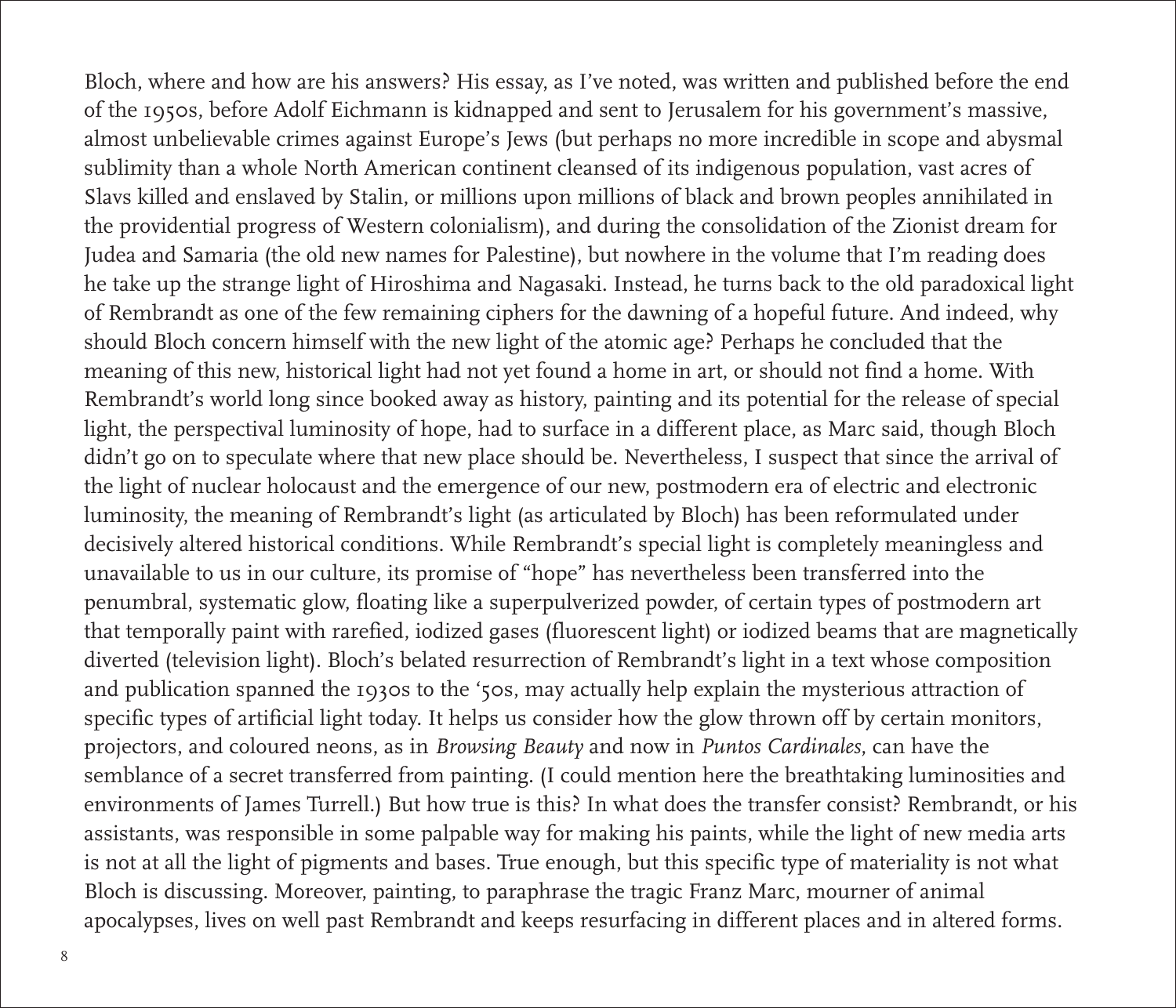Upon this, however, a new paradox is generated, as the work of Torinus demonstrates; for while the light in her work may call up utopian longings, the machinery that actually produces and reproduces this light belongs to an economic and political apparatus that shuts down horizons of distance, tries to banish all darkness through its machinery of panoptic omniscience (satellites, bomb sights, night vision equipment, inner-body medical imaging, etc.). With these technical developments in mind, it is almost uncanny where Bloch goes with his meditations on Rembrandt, and how Bloch's essay matches against the wider context of world affairs that conditioned Torinus's work the first time I saw her suspended-chair piece. From the day of that performance to the San Francisco phone call, linked as it was for me to incidentallyheard news from Samarra, a certain public context has attached itself to my tracking and understanding of *Puntos Cardinales*. By the early morning of December 13–14, I had stayed up all night driving around and had begun hearing excited flashes on American radio. A big announcement was imminent. The Iranian news agency (IRNA) had publicized the capture of Saddam Hussein, a report as yet unconfirmed by American officials, which would mean that history is only history if the empire validates and owns it. It was now past 6 a.m. and I decided I would wait until the televised press conference that was due out of Iraq sometime after 7 a.m. When the news finally broke there were a host of inconsistent details suggesting that the official discovery of Saddam Hussein cowering in his dead-end "spider hole" was indeed just that, an official pantomime designed to play to the world on a predetermined date. That folksy term "spider hole," to describe the toppled dictator's last, lonely bunker, was casually made by Lieutenant-

General Ricardo S. Sanchez, the U.S. military boss in occupied Iraq. To satisfy the skeptics as well as everybody else in the world, a few brief clips ran with the announcement. These showed a skinheaded marine poking around in the monster's mouth. The monster was a seemingly drugged or very tired and obviously resigned wildman of the woods and caves. He was the former butcher of Baghdad now looking like a version of Walt Whitman as a wanted fugitive. It's not at all unusual that a good part of *Puntos Cardinales* will be situated, as in the highest

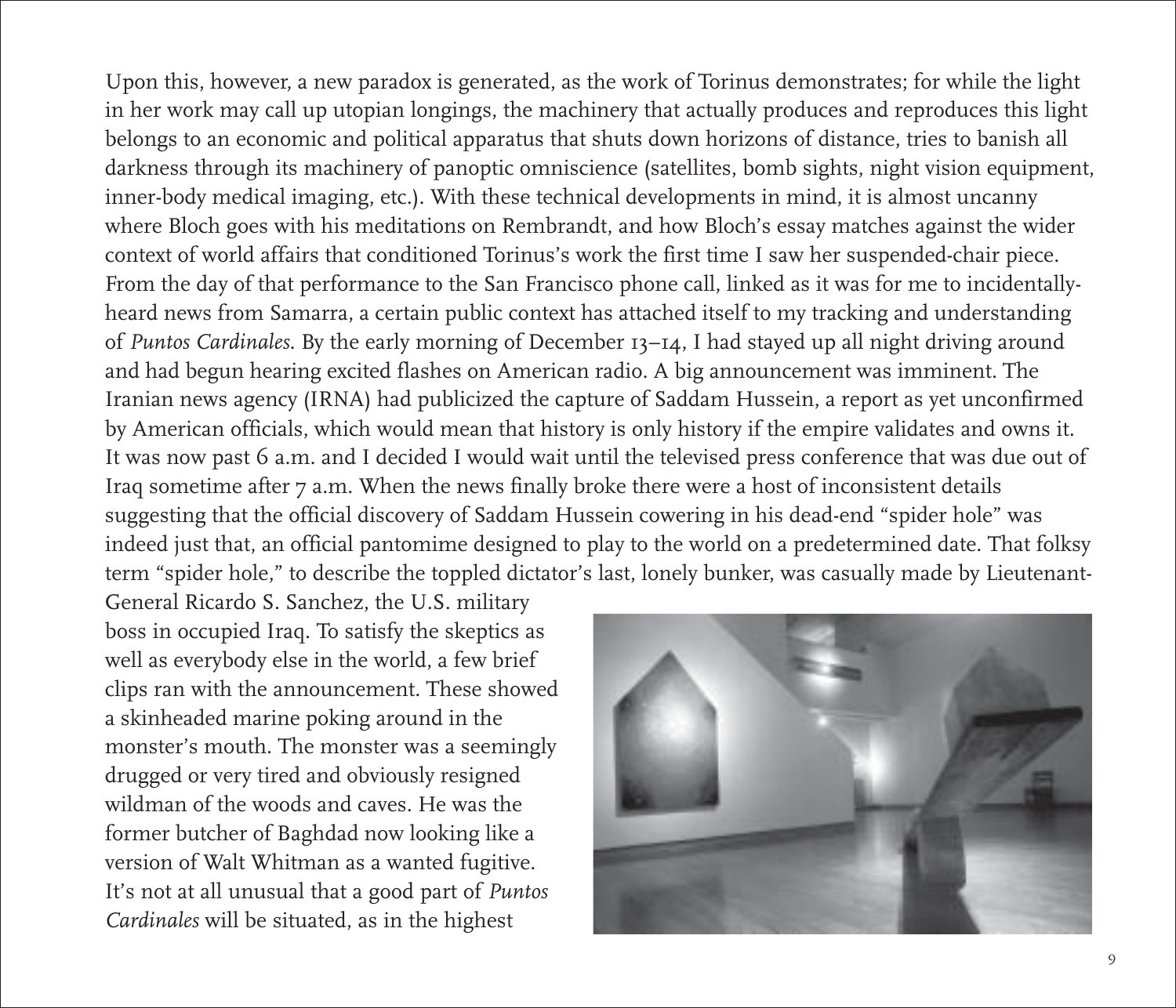traditions of painting, in a *chiaroscuro* setting. Such a setting is common for installations involving projection. *Puntos* features more ambient light than other exhibits centered solely on video, but this factor of the *chiaroscuro* in the age of new media does draw my mind again in the direction of Bloch's meditations on Rembrandt. I'm especially intrigued by his reflection on Rembrandt's spatial contractions, where Bloch claims that the "cosmic perspective" — by which I understand him to mean open vistas or adjacent orders of terrestrial and celestial space as in Raphael's *Transfiguration* and Titian's *Ascension of the Virgin* (1518 for both) — "is extinguished by dark space."8 In the continuation of this same sentence, Bloch then converts his seemingly crypto-gnostic observation into a Heideggerian moment; he writes of "the light that rises up against this dark space the same way as it breaks forth mysteriously from solitude and blackness [to] paint the truth of hope or of the shining that is not there into the dark ground of the existing world."9 That "existing world" is the world inside the paintings themselves, and yet in his Heideggerian image of the light "ris[ing] up against . . . the dark ground" of existence, Bloch also paints us an image of history as a small, hopeful light carried on through aeons of barbarism and surrounding darkness (almost an image from one of Macbeth's meditations). Bloch has in mind that Rembrandt's Europe was an organic, preindustrial society where day and night were clearly distinguished. But where are we today, and can our world orient itself decisively in terms of figures and grounds, lights on darks? Looking at what Torinus has contributed to *Puntos Cardinales*, I am compelled to think, not of imagery alone, nor of impressionistic effects and dreamy video feeds which we well know are the stock in trade of so much intermedia installation art; and not only of the utopian associations that may arise through her use of artificial, hightech light. Instead, I begin to ask what might be the contemporary artist's equivalent to that "dark ground" that Bloch saw in Rembrandt. What is "the dark ground of our existing world"? Where is it in Torinus's projections? Perhaps in the low-altitude aeronautical approach charts that she uses as frames for two of her projections in *Puntos Cardinales*? But these are hardly "dark ground[s]," or rather, they are indeed telling images of the "ground" of our world. In asking after this question of light and ground as Bloch sees it in Rembrandt, but asking it of a different historical moment, it seems that I've entered a hall of mirrors. I've been led there by a few intriguing 'utopian' words from Torinus, a few peeks at her website, and by the esoteric attractions of Bloch's prose which she has put in my hands. It is amazing in fact how uncanny all this is, for the more I read Bloch and think of Torinus's flight maps, the more timely, synchronous it all becomes. Writing of the exotic reaches of Rembrandt's illumination, Bloch describes the artist's "Arabization" in his "portrayal of Saskia and Jews," and how he manages — in painting hope as a special,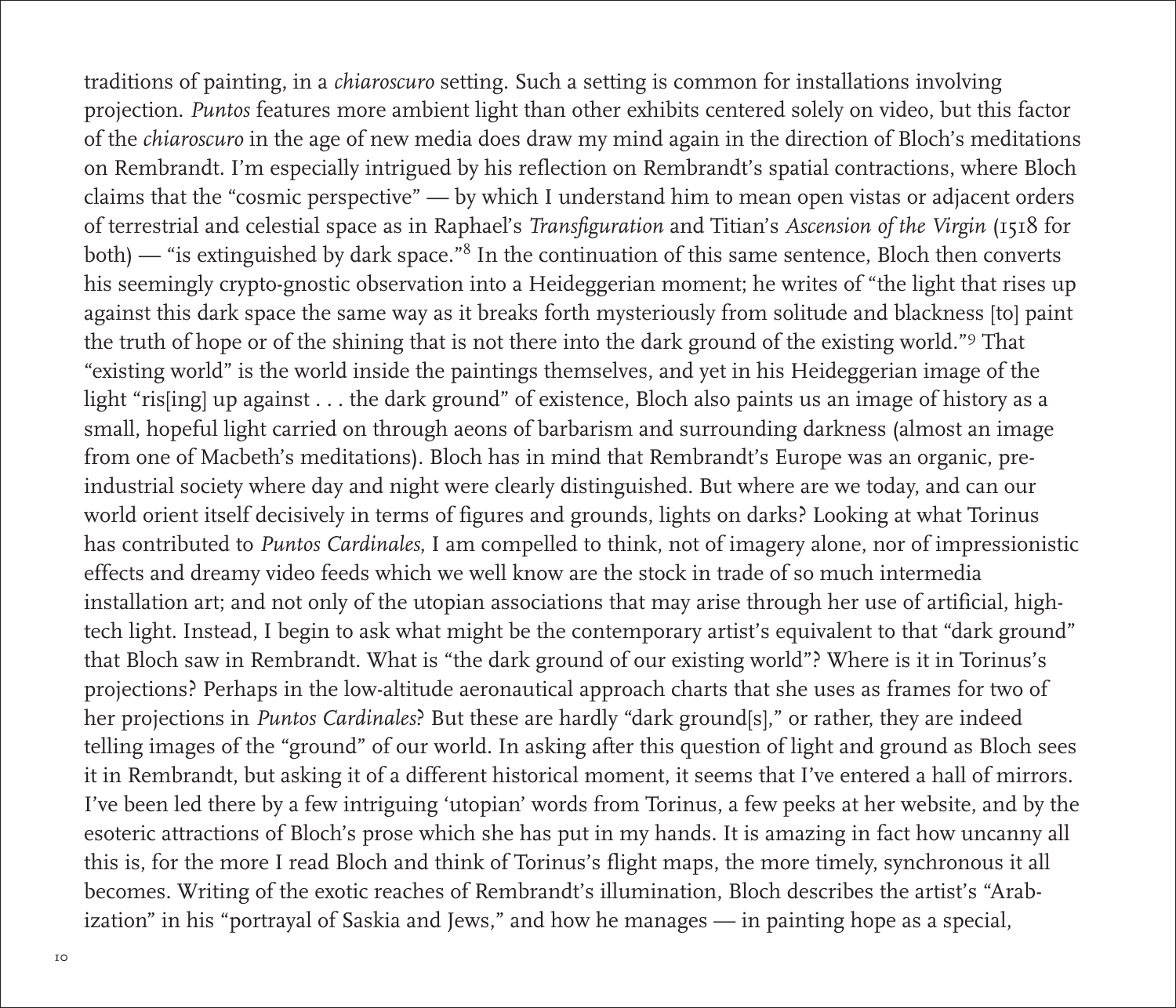paradoxical type of luminosity — to make this "distant light speak most clearly through the fairy-tale land of the Orient; a transcendental Baghdad glows in the night."10 This is a staggering passage as I read it, for, for us today, Bloch is here almost a prophet, for Baghdad was, until recently, dark ground, hopelessly benighted under the rule of its chief monster, until a great rain of missiles and bombs made it glow.

## **Pathos of Distance**

Torinus raised questions that weren't completely rhetorical: "How do you regulate an artist or an intellectual? What is their place? Where do they belong?" I took her to be asking, 'where is our climate of maximal self-fulfilment? To whom are we answerable and for what money?' Here were matters that have moved to the forefront of theory and exhibition practice since postmodernism lost its academic and artworld currency and was displaced by postcolonialism and transnational issues. She described the recurring homelessness of the contemporary artist as a nomad borne forth on the global flow. This word "global" doesn't sit easily with me or with her, but it lingers around everything that she and Seoane have assembled for *Puntos Cardinales*. We discussed some of the commonalities in our separate experiences: the compass points of her life and career as a white woman native to the U.S. Virgin Islands, shifted and shifting between the Caribbean, the California Bay Area, and Germany; and my own successive displacements from Mediterranean roots on Croatia's Adriatic coast, to Italy's industrial north, to southwestern Ontario and Michigan. In both cases, the existential dilemma of "getting grounded," as she put it, of trying to establish some sense of rootedness in any one place, and of tacking mentally and factually between shores and horizons, remains a living experience and is perhaps more than that: it may actually be our everyday mythic condition compounded of restlessness, homelessness, and what Nietzsche called "the pathos of distance"11 (though I'm not sure that he meant it with any sentimentalism). Seoane shares in this commonality and has, literally, more first-hand tacking experience than the two of us. He left Cuba for the first time in 1992, and then departed for good in 2000. He is now "without a place," as Torinus says. "The whole island is like a shipwreck, the boat is sinking, people are leaving." But Seoane returns to Cuba periodically, as does Torinus, and his art, like hers, encourages us to dream and think along vectors of departure and arrival. If we put the two artists on a continuum, however, Seoane is likely to seem more materially-oriented than Torinus. His contributions to *Puntos Cardinales* are hand-worked objects, and his favoured medium, painting, involves a far more embodied register of manual and visual interaction than the electronic and digital data that she works with.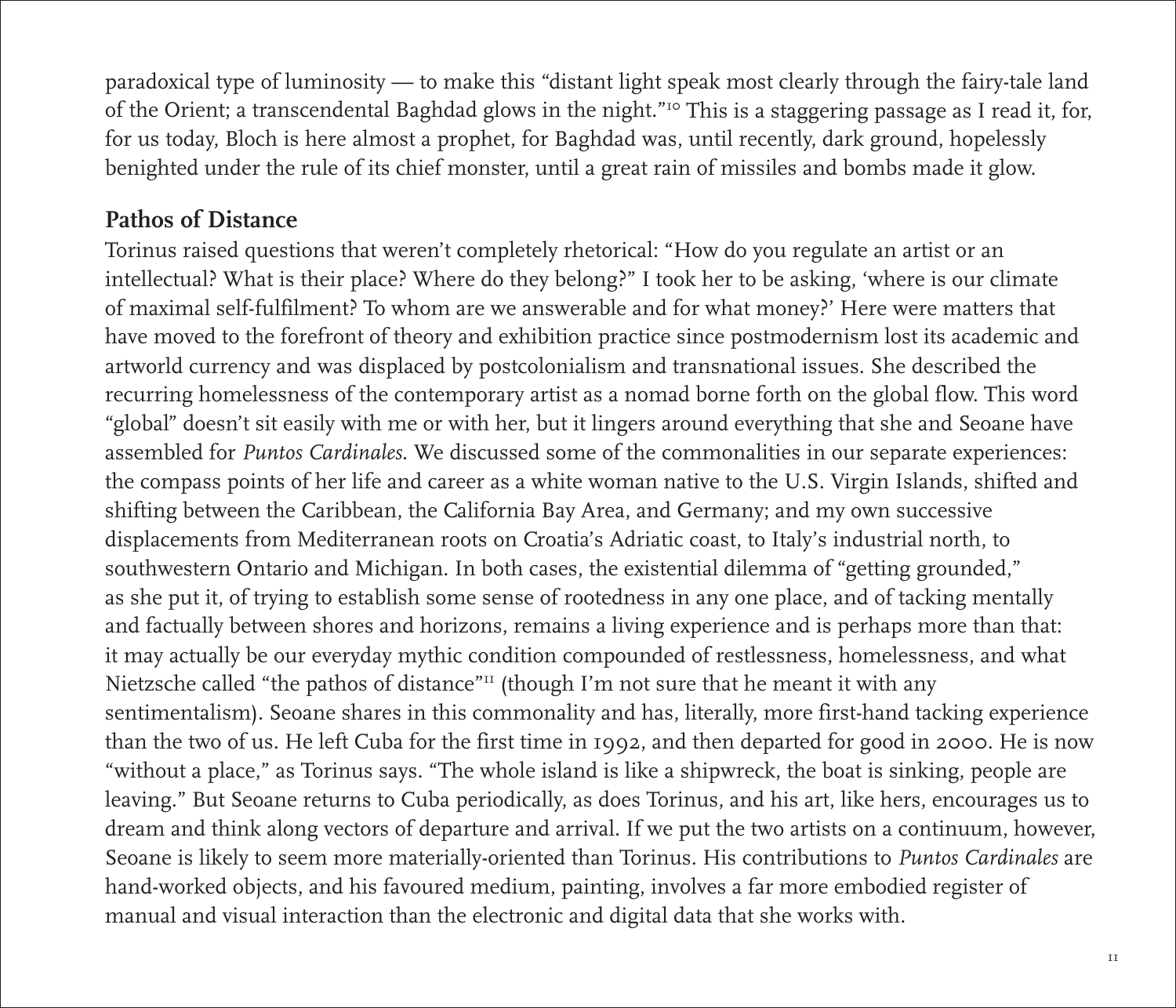# **The Line from Braunschweig**

At the centre of *Puntos Cardinales*, rising from floor to ceiling, is a tapering eighteen-foot ladder. Made with locally-gathered (Windsor) wood and with vines brought from Cuba, it threads upward like an organic pathway leading to a symbolic endpoint whose location, as in the term "utopia," isn't to be found on any map. ("True places never are," one hears Herman Melville, he of the nautical novel, saying.)<sup>12</sup> Two chairs positioned back to back form the ladder's base. But on each of the seats Seoane has also placed a few handfuls of earth, so that what we have here is a ladder nourished by its roots. An Ovidian object, for the backrests of the two chairs fuse into a structure made of nearly unaltered branch-lengths and rungs fastened with vines and cords. The organic materials and their textural variance have a strong, knotty impact. This is a sculpture salvaged from the rainforest, made to honour the natural architecture of trees and other flora. The chairs, however, are Bulgarian-made IKEA products, and when seen in profile, their joined backrests form the outline of a peaked arch that echoes the toyblock-styled houses that Seoane has placed on the balance-beam of another sculpture and used as motifs and stretcher-frames for some of the paintings. Taken together, the two chairs can also be seen as pendentive symbols summing up the artistic and personal partnership that gives *Puntos Cardinales* its coherence. The chairs constitute a pair, like Seoane and Torinus, while the ladder alludes to a line of vision, optical of course, but at the same time subjective, radiating upwards from the mind of someone occupying a specific hemispheric location, so that this line of vision is also a line of orientation and a lifeline. I'm suggesting that one does not merely look at the ladder but also up along it toward its implied extension past the tapering point, for this ladder could in principle have continued climbing — somewhat akin to the principle of Brancusi's *Endless Column* of the 1930s — to whatever the height of the gallery ceiling. This conceptual verticality, moreover, corresponds to a geographic axis and to metaphoric locations and destinations. The ladder may be said to reach toward utopia, a nowhere station on the road to nothing, which may in turn be something like an elevated trance-state as in a performance by Torinus; or perhaps the ladder is much more mundanely a metaphoric line of orientation toward geographic North. This too is an interesting possibility, like Bloch's thoughts on utopia, but we will have to wait and see. As I read it, the upward perspective of the ladder extends from a material base (chairs, earth) toward a wholly wishful zenith beyond the ceiling line. But to extract from this work its full significance it is necessary to go back a few years to the time when Seoane and Torinus first discovered each other during separate residencies in Braunschweig, Germany. They had, unbeknownst to the other, occupied the same room and when they finally met in Spring 2000, with one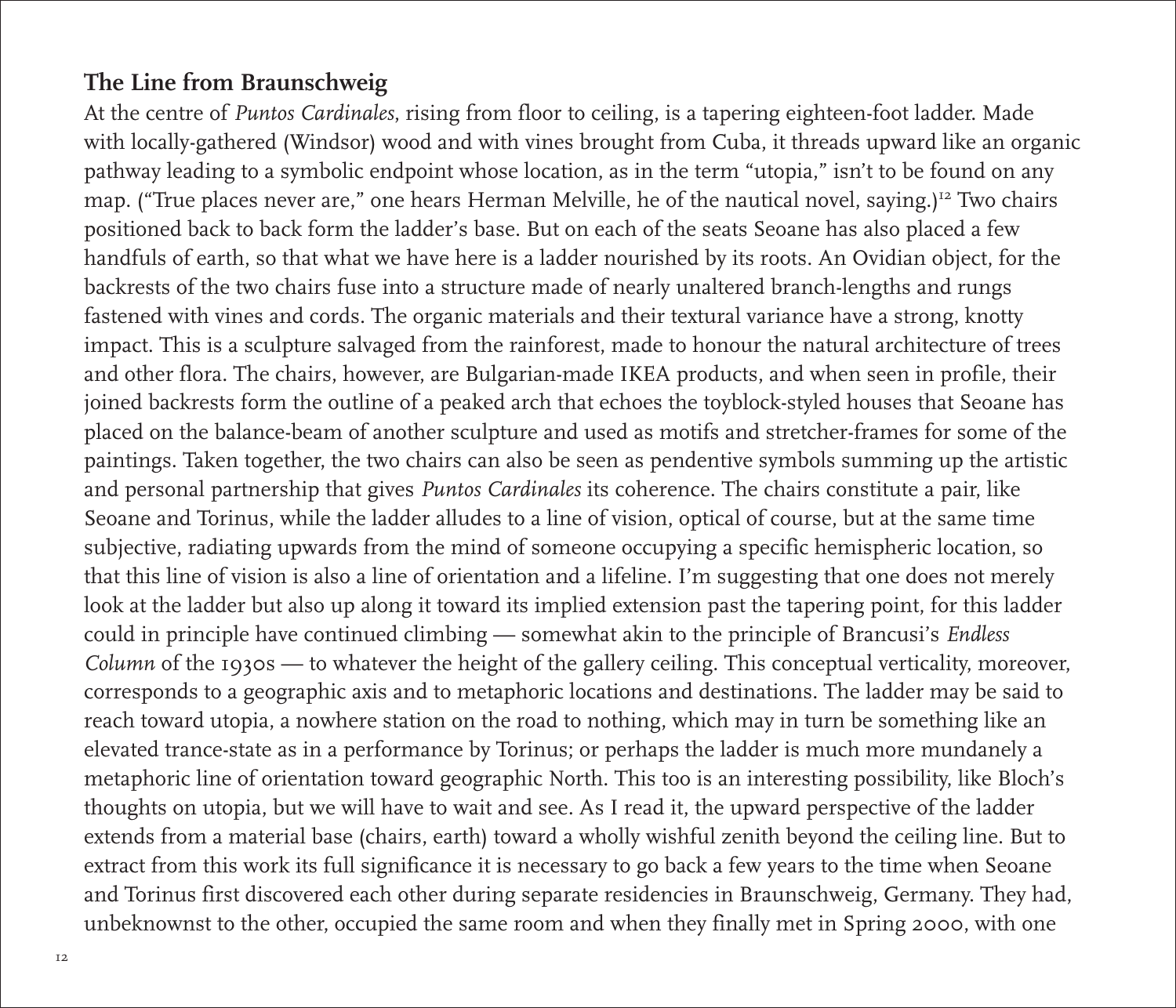coming and the other going, they compared notes and learned that they had both produced installations involving chairs. Seoane had already made *Sacrificio*, which is the prototype for the chairs-andladder work in *Puntos Cardinales*, while Torinus had shown *Nadir*, part of which also appears in the current exhibit. With its plummeting title traceable back to Arabic origins and referring to a subjective axial orientation that lines the depths of the earth up with the highest point of the firmament (the "zenith" as it were, also an Arabic term), *Nadir* was a one-word, three-chair encapsulation of Torinus's main themes and techniques. Into the seat of each chair she had embedded video monitors in which two of the three loops featured camera angles with a vertical orientation. This has carried over into the compositional strategies in two of her three projections for *Puntos Cardinales*. As with *Nadir*, which was an installation that projected scientific drawings of animal homing behaviour into a space behind the chairs, the projections in *Puntos Cardinales* combine the rhythms of nature with the functional patterning of maps or scientific diagrams. Torinus uses flight maps to frame downward shots of two naked bodies (hers and Seoane's) boring through translucent waters or a single figure (Seoane) foetally exposed to the steady batterings of surf. In the latter, Seoane is encircled by a navigational map of Pearson airport in Toronto. This framing of a static nude shot from above, as if to fix an



archetypal image of male vulnerability on the tempestuous verge of a maternal ocean, contrasts with the other projection in which the two swimmers traverse a pool, gliding past and over-under each other, like two marine specimens happily at home within the confinement of their hedonistic goldfish bowl. The projection with the two of them swimming is overlayed and framed — in this case, more irregularly than the other — by a flight map of San Francisco and the Bay Area, and recalls their common fascination, discovered back in Braunschweig, with matters of navigation. The idea of navigation, as well as its actuality, engrosses both of them: navigation through planetary space and into its cosmic extensions (once again, Nietzsche comes to mind for me — the parable of the Madman in the market, where he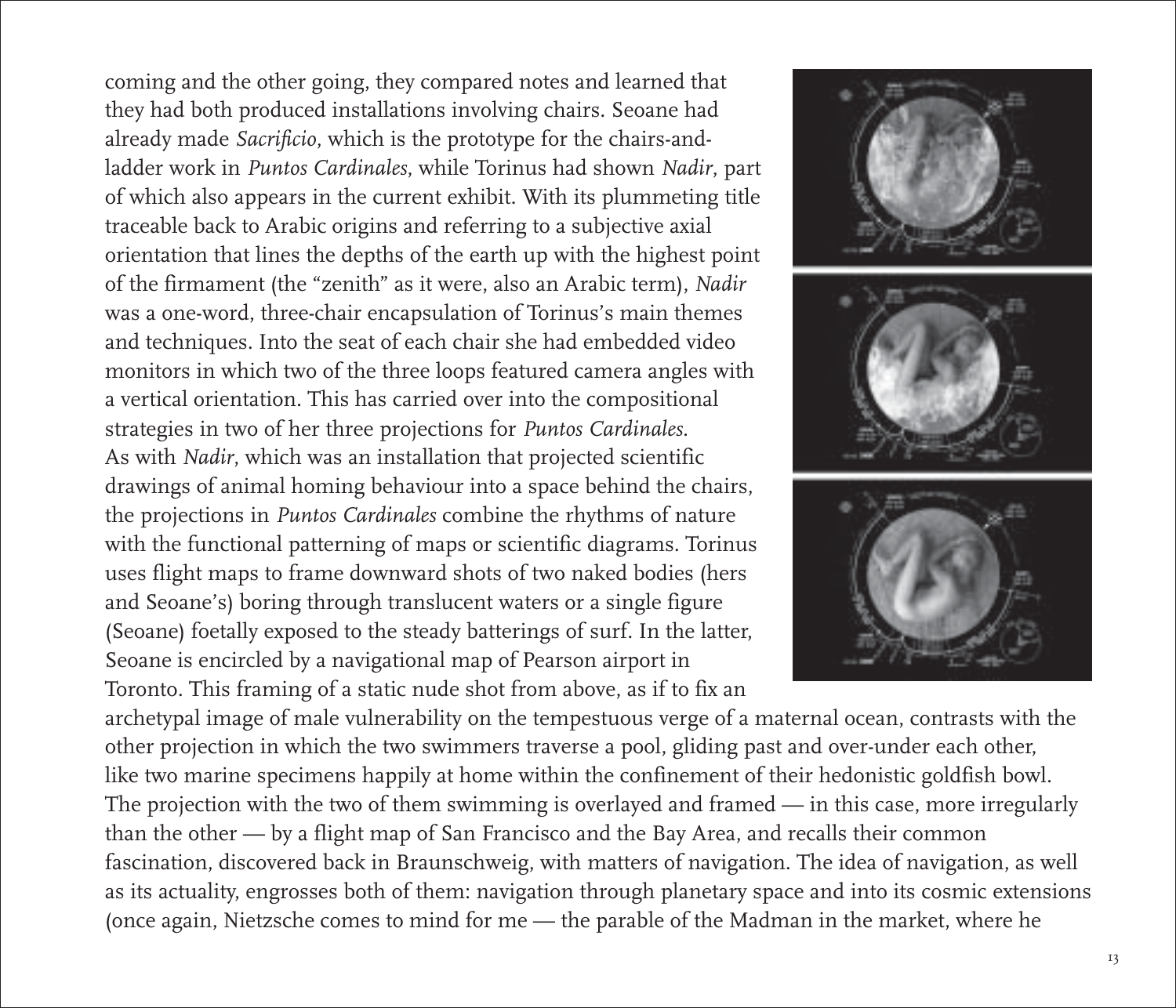speaks of history, and by implication the planet itself, "plunging continually . . . through an infinite nothing").13 But what does all this amount to — this homing, swimming, navigating, and nudity? As I write it, staying faithful to what the art presents on its surface and what the two artists tell me, isn't it — the exhibit, but also passages in my essay — simply a scattering of quirky, idiosyncratic images and internet clipouts, irrelevantly personal in import, and unified only by the title *Puntos Cardinales*? Is *Puntos Cardinales* perhaps no more than a chain of circumambient stops, with each object, projection, or painting contributing to an interlocking play of four elemental metaphors--earth, air, fire, and water? Perimeters and circles are obvious motifs within many of the works, but also seem to be determining factors in how the exhibit is installed. Everything finds the walls or ceilings or hovers closely in their vicinity. This is true of most exhibits, of course, given the circumstances of showing art in enclosed spaces. But *Puntos Cardinales* is not simply an installed show; it is an installation proper, with its reliance on the gallery perimeter designed to underscore a rotational quest motif as implied by its title and its pivotal referent: the compass. But now another question, adding to my previous observation about the four, crossreferenced metaphoric elements: are these doublings and triplings (and even quadruplings, e.g. what the works communicate internally, as it were; how the installation strategy compounds this message; what the title encodes; and finally, before it gets to the viewer, how the critic reads all this) of layered meanings merely a closed game? More sharply: is *Puntos Cardinales* a self-centered celebration of global redundancy (waves slapping roundly on all the world's shores), a play of self-circling tropes exposing the diasporic plight of artists trotting the globe and suffering from an inconstancy of place in their lives? Any substantive answer to such questions would first need to arrive at a theoretical account of the importance of gaming or play in art. Whether it involves juggling concepts, giving an objective dimension to metaphors, finding a form for private visions, or constructing specially delimited spaces, play is serious business to artists, as Freud noted, even when it's openly silly or manifestly anarchic business. 'Play' as such, may in fact constitute non-linear or intuitive forms of experimental research (crudely or complexly worked) into phenomenologies or ontologies of time, space, memory, colour, and so on. And if the term 'experimental research' doesn't quite apply in the scientific or academic sense, it neverethless holds that what artists often do is construct alternative vantage points and critical perspectives on the normative reality surrounding and enclosing their play-worlds and play-spaces. Thus, for me, these flight maps of Toronto and San Francisco enclosing Seoane and Torinus put issues of navigation and utopia, even the celebration of erotic compatibility, into a global perspective. Complementing Seoane's chairs-and-ladder,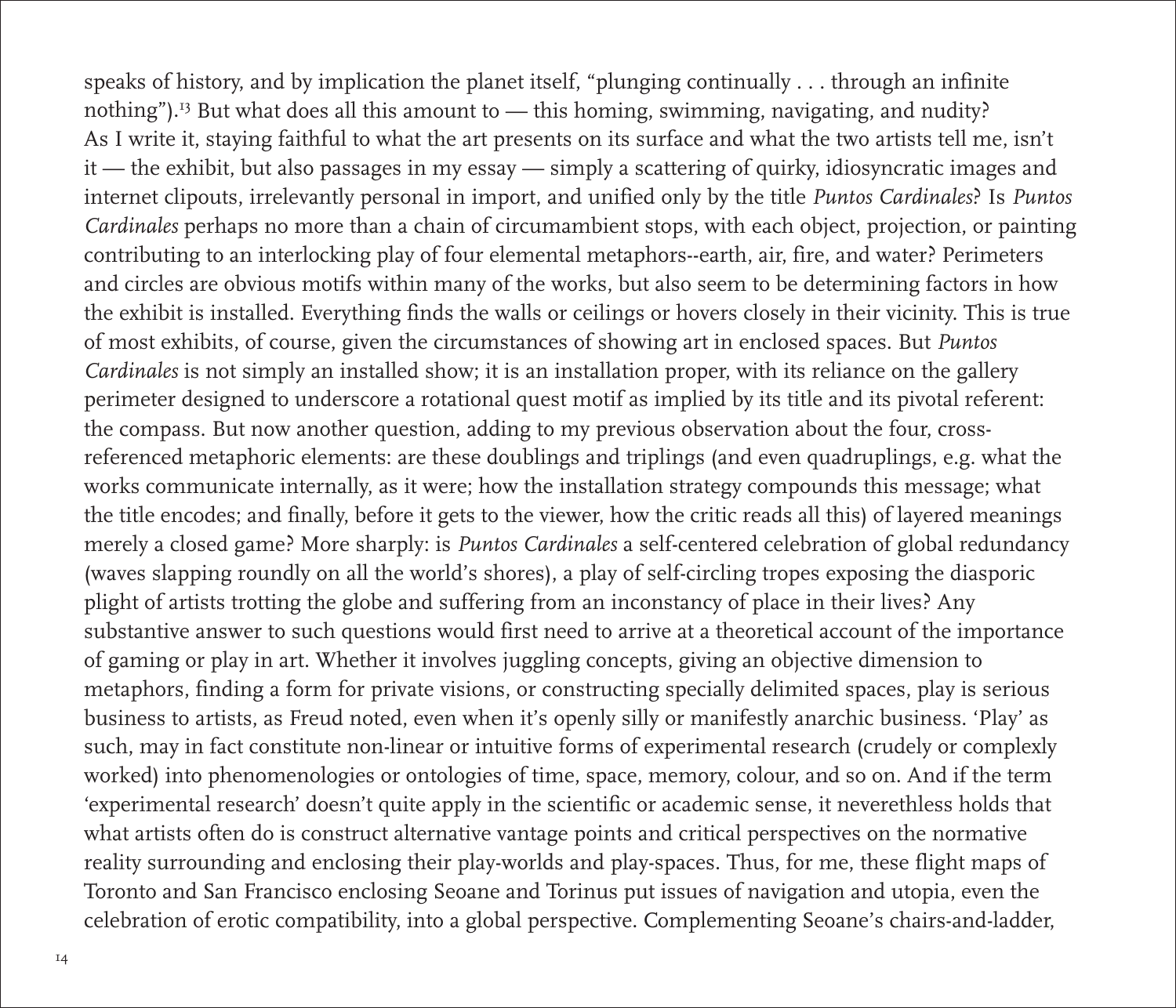Torinus's framing strategies and the vertical axes of her camera angles trigger questions about the relationship of centres and peripheries. Certainly their careers and life stories are enough to validate the rage for global paradigms in contemporary art and exhibition practice. And indeed, *Puntos Cardinales* does appear to function like a parallel play-universe incorporating globalism as a natural condition of 21st-century art and life. But seeing the two artists presented as they are in the two circular projections in — Seoane in the mysterious self-enclosed universe of the foetal man; he and Torinus like the brown and white,



male and female, pair of a rarely-seen submarine species; both of these images in turn rimmed, as two tondos, by a tiara of aeronautic signifiers in which topographies and landmarks have been converted into an abstract scheme — leads one to conclude that they are at the same time sensitive to the cool, controlling mastery afforded by global technologies. *Puntos Cardinales* is replete with implied autobiographical notations, and yet its manifest symbols and motifs reinforce the sense that the artists are not simply pursuing an inward investigation of their geographic displacements and career itineraries; but that they are seeing these as the effects of coercive, neoliberal forces projected across all points of the planet. Nevertheless, Seoane and Torinus draw this latter point out through an extended formal and metaphoric interplay; they do not speak from dissident positions or propound an alternative social vision to the global model. They set up faux-utopian locus points and then undermine these (in the projections, a tropical beach as a site of foetal retreat, or for the monotony of circling footsteps; in the paintings, a body torn in two directions or a modular house hanging like a pendulous weight and slowly oozing its substance in paint-streaks). *Puntos Cardinales* proposes that nomadic imaginings, though they cannot actually transcend historical conditions and material contingencies, can and must creatively exploit fissures in the global system. So many of the images, as well as the objects, pursue levitational plateaux or recall travels and touch-downs and an abiding sense of being in transit. The exhibition is an expression of utopian longings delicately balanced against an awareness of the global forces that shape our lives and portend unknown risks in our collective future. "It was in Braunschweig in Spring 2000. I had gone to Germany just for a short trip to present a talk at the University, was on my way back, and José arrived to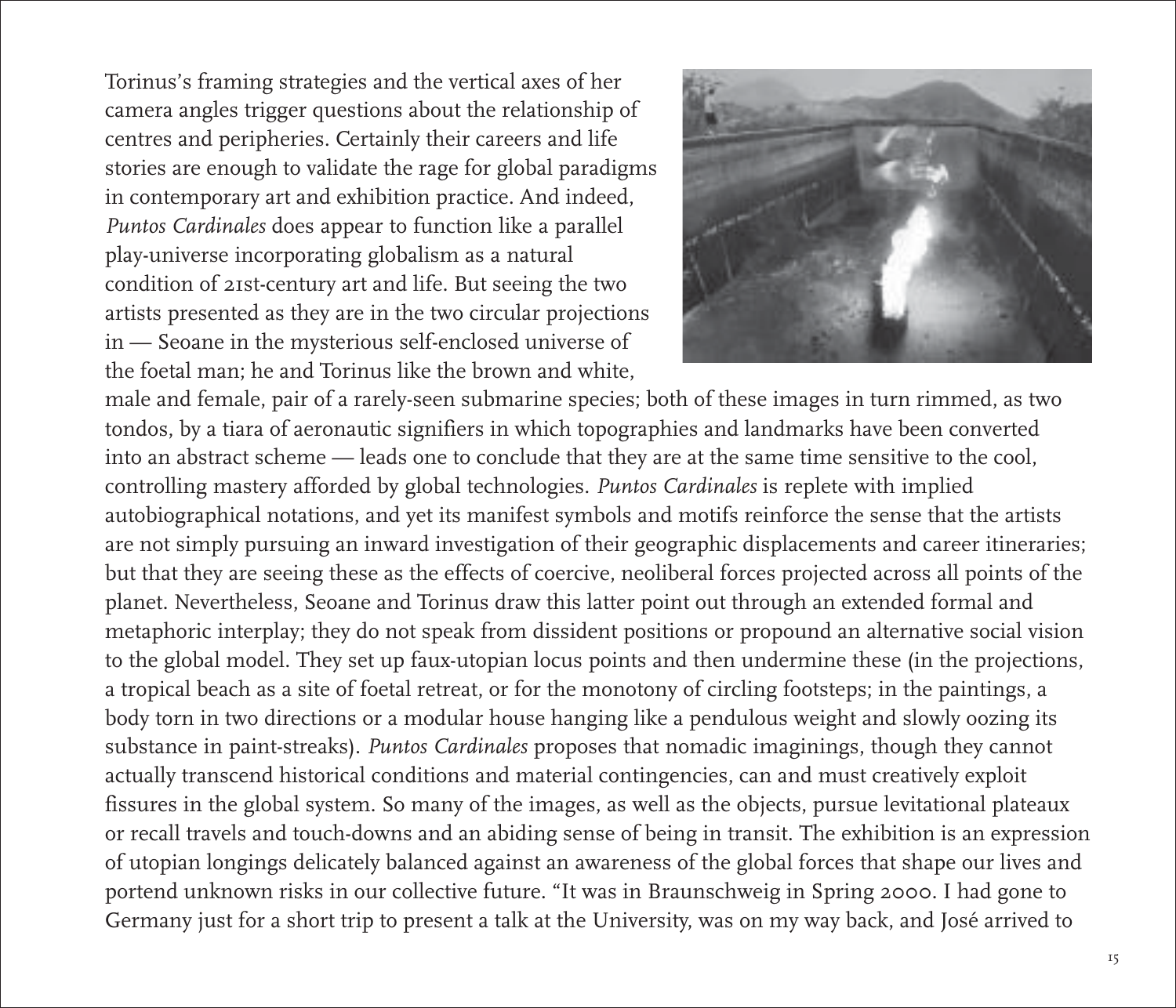do a mural with Susanne Hesch and our common friend Karsten Meier through whom we met (it was at his house). We literally crossed paths, and José's slogan was '*Caminante, no hay camino. Se hace camino al andar*' (from a poem by Antonio Machado), which means 'Wanderer, there is no path. You create the path for walking.'14 After that we met in Havana for the Biennale, worked on two mural projects together, on a film which was shown in Santiago de Cuba, a solo exhibition, and a few performances (one at the Festival del Caribe in El Cobre in which we were part of an Afro-Cuban procession with a boat José had built which was carried up a mountain and then lowered into a pool that was part of an old copper mine. I was projecting into the pool imagery around notions of personal space, such as kids creating personal iconography as a way to experience other worlds/spaces or leave the mundane behind. José set fire to the boat that was surrounded by oars he had built, each carrying the name of a



saint). The boat theme showed up again in Oakland, California. We did a performance piece titled *What Floats Your Boat* with video on the walls of a swimming pool into which people set boats afloat onto which they had written all kinds of thoughts as validations to what would 'float their boat' in life. For quite a few people it was touching and those who hadn't brought a boat folded some out of paper. Here, too, I worked with video around the nude body exposed to the intense forces of nature."

# **Earth and Shit**

I am tempted to see Seoane's chairs-and-ladder sculpture as a sublimation of Beuys's famous *Fettstuhl I* of 1964, which symbolizes the lower roils of the human trunk and its abject intestinal psychology. Beuys's chair reminds us of a specific bodily site, its functions and meanings. Seoane's ladder complements and offsets this downward orientation by symbolically growing from the earth and defying gravity. It also brings on me — as I think of Beuys cradling a dead hare, his head gilded with honey — an image of spine and vertebrae supporting the brainy, golden volleyball of the human head. The two chairs aid in this imaginary act of art-historical collaboration. They are pelvic halves turned outwardly. The scoops of earth, while not nearly as high as Beuys's brutally frank mass of fat, are quietly suggestive of the frequent need to go groundwards, to expel stool, long after we've disciplined the sphincter and moved beyond our earliest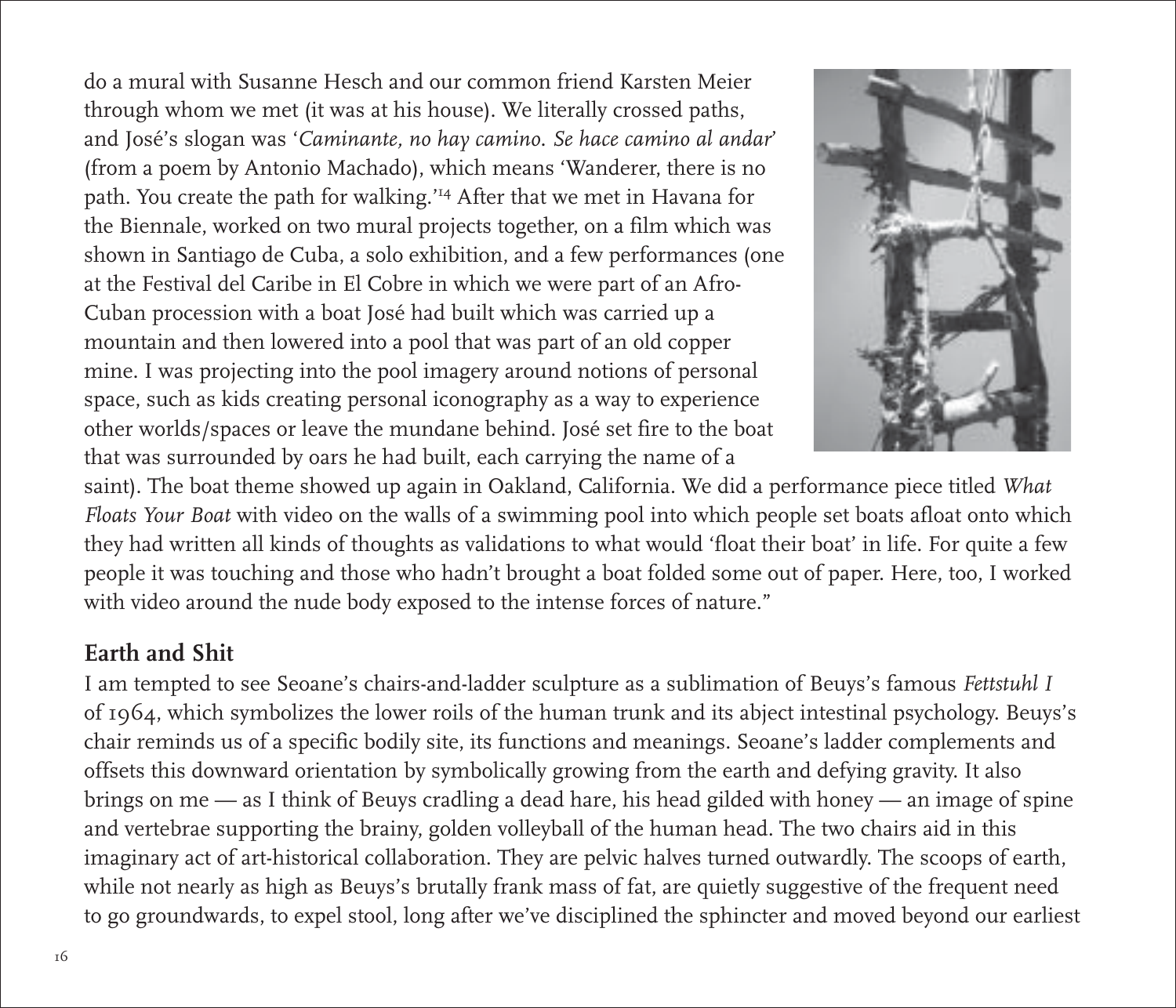expression of the art instinct, which, according to Freud, is in the production of infant shit. I thought of this theory one day as I watched a young woman tissue off the metallic green-gray sludge pasted to her baby's buttocks. Wasn't it the child's attraction to base matter, to its textures and runny gravity, and its range of colours and smells, that Freud should have gone on to analyze as evidence of the child's aesthetic latency, and to prophesy in the same instant the course that art would take well into the 20th century? There seems to be no reason why the centrepiece of *Puntos Cardinales* shouldn't be said to pivot on the legacy of *Fettstuhl I*, and yet we have to be scrupulously careful not to embrace the fallacy that Erwin Panofsky identified as "pseudomorphosis."15 On the very first page of *Modern Painting and the Northern Romantic Tradition* (1975), his revisionist study of painting from Friedrich to Rothko, Robert Rosenblum succinctly defines pseudomorphosis as "the accidental appearance at different moments in the history of art of works whose close formal analogies falsify the fact that their meaning is totally different." Beuys was respectably dead by the 1990s when Seoane began his visits to Germany. Beuys, however, had said of his art and its social mission that "the causes lie in the future" $16 - a$  paradoxical statement, seemingly, but perhaps telling us to secretly pioneer conditions for future revolutions or not to foreclose the past, any past, until the future finds a way to resume its promises. In other words, wait and plan, but live fully in an enlarged dimension of the present, ripeness being all that one can ever hope to have firmly in one's possession. It is unlikely that Seoane could be completely immune to Beuys and his afterlife in European art. I return to *Fettstuhl I*, not because of an implacable case of pseudomorphosis in my critical approach, but because Seoane has, in his chairs-and-ladder installation entered into a type of oblique, cross-cultural dialogue with Beuys. Seoane speaks with Beuys hemispherically. There's much more than a superficial formal similarity, as we'll see, that keeps the two artists talking. Seoane wasn't simply adding a ladder to a pair of IKEA-made Platonic multiples whose precedent was a Beuysian ur-chair. If chairs were at issue, why not Joseph Kosuth's *One and Three Chairs* (1965)? If mounds of earth presented a corresponding question of ancestry, why not, though they be exceedingly small, stack these against any number of works in the 1960s and '70s that were made of piled earth? When Seoane made *Sacrificio* in 1994 he didn't know *Fettstuhl I*, and while *Fettstuhl I* is strongly earthbound, weighed through with the glutinous mass that rests on the seat, Seoane's ladder is built to escape the earth, to ascend from the nadir. It originates in the earth and acknowledges a ritual dimension grounded in Cuban and Caribbean folk religions, but it rapidly climbs beyond this. There is a politics in this, very personal and very hidden — occult almost —and conditioned in the end, not by height and depth, but by geographies and seaways.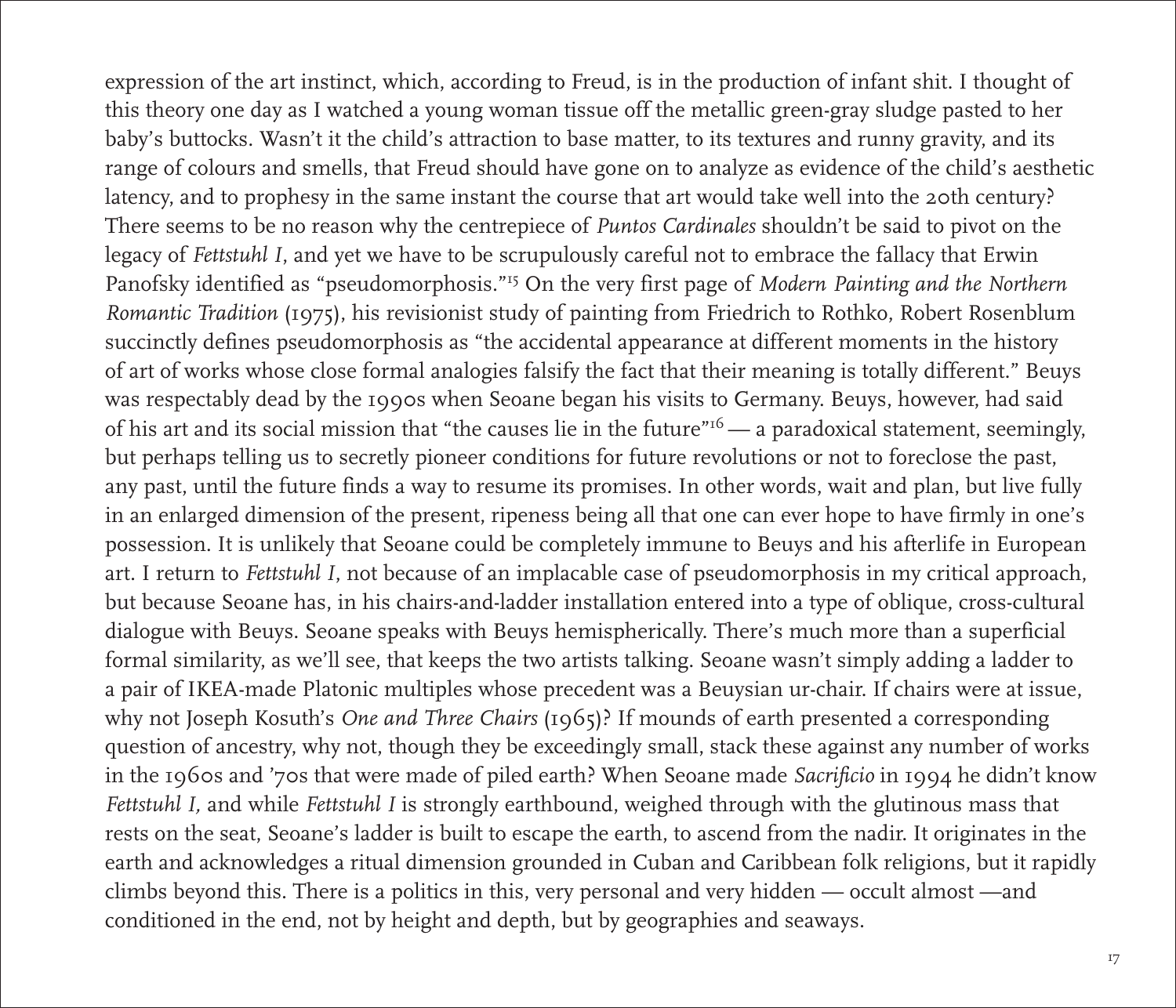# **Nearness of the Sea**

When I think of the sea I think of the all-solvent, a dimension where no covenants should haunt us. I think of the sea as the solution to a chronically inflamed scalp and specifically of the Adriatic as the sea where this healing would answer deeper needs and subconscious cravings to have done with the culture that's now become mine, the culture framed by an Anglo-American worldview. This difference in how the sea signifies to me, as opposed to Seoane, and yet differently again to Torinus, is of course all due to the accidents of our respective geographies and the effects of these on our histories. In war and politics, geography is always what Kant would call a "condition of possibility,"17 and it proved to be a decisive and paradoxical factor in some of the warped geopolitical dissymmetries of the Cold War era. Leaving the Yugoslavian, communist Tito state, which backed contiguously onto the Warsaw Pact nations, was always easier than escaping Fidel-dominated and American-strangled Cuba. You would think that having a Stalin and his less-Stalinized successors breathing down your neck would be more ominous than having an American giant looming to the north of your island. But history has shown just whose vision and muscle determine the shape of economic and political reality, and, through this, the psychological dimensions of our very small, very buffeted lives. Under varying historical or cultural conditions, geographies will leave a different set of formative imprints on people and linger and exercise a different type of immanence on their psychic make-up and in their artistic imaginary. Geographical factors persist in one's corporeal memory long after the specific historical conditions have come to an end. Somewhere in me there is a geographical residue that no subsequent historical force or cultural displacement can fully modify or totally erase, and it concerns the nearness of the sea.

## **North-South**

Beuys always declared that his objects and materials were means of "transformation" and "transubstantiation";18 that they were concrete aids to a *geist*-driven vision of a new social order. When he exercised his geographic imagination, Beuys projected himself and the ritual function of his objects along a West-East Eurasian axis that stretched, experientially for him, from the Rhine to the Soviet Steppes. For Seoane, however, it is Cuba and the seaways washing between that island and the U.S. that determine his geographic imaginary in the objects that he contributes to *Puntos Cardinales*. It has long been apparent to me that North-South, not West-East, has been the chief axis of world economy, world politics, and world art over the past half millennium. The neocolonialist policies of today's global elites have their roots in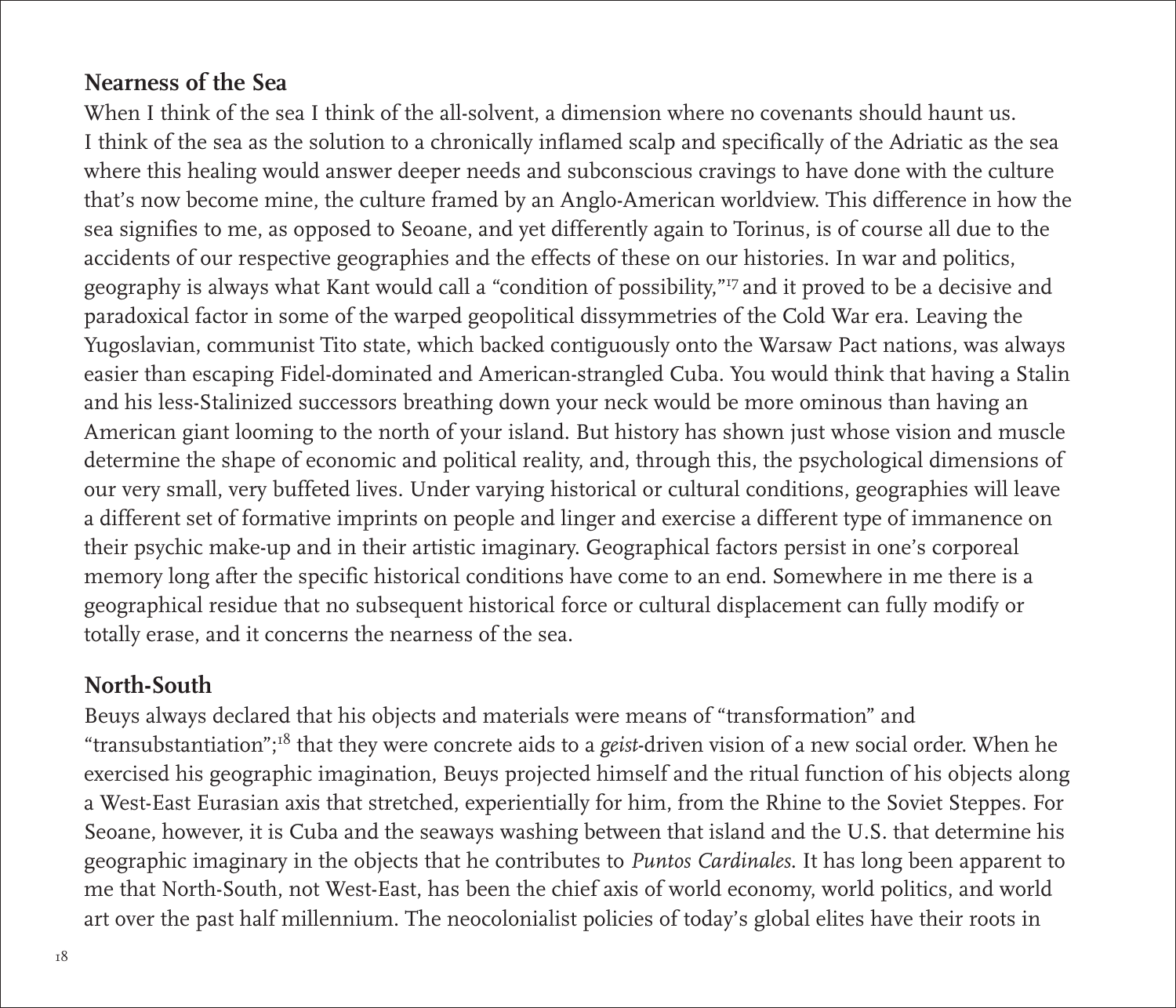patterns of colonial domination that began in the 15th century with Henry the Navigator nibbling at West Africa in a bid to outflank Arabs in the eastern Mediterranean (and thus becoming the first European to establish black plantation slavery) and Christopher Columbus sailing Spanish vessels toward the fantastic East. The ideology of North-South domination was studiously expounded in 19th-century Euro-American racial discourses, in a proliferation of pseudo-scientific theories on racial geography and environmental determinism. Just as Torinus projects and frames images of Seoane and herself enclosed by navigational air-charts, Seoane's ladder is like a longitudinal pathway lifted from the face of a world map and stood upright in three dimensions. It refers to a particular axis of the global system as viewed from the ground and the peripheral outposts of that system. The ladder asserts a delicate, soaring vertical only to visualize more emphatically the tenuousness and the risks of an escape from the peripheries. But where does the ladder lead? Surely not to a plateau of secure First-World citizenship, for it's not strong enough to form a sure-footed bridge, just as the sea is never a sure-footed pathway for fleeing Cubans, Haitians, Albanians, and so on. I'm reminded of an informative, gossipy, and smugly critical article in the 75th Anniversary Issue of *The New Yorker* (February 21 & 28, 2000), listed as "Letter from Havana," where Castro is quoted as he preaches to a group of domestic and foreign economists. He excoriates the International Monetary Fund for being "the backbone of the New World Order of Globalization . . . the gendarme and the executioner who places the guillotine over the heads of all of us in the Third World."19 Castro will eventually lose, of course, if only biologically, and then Cuba too could founder chaotically after he's gone. In these days when an American army is planted firmly in the Middle East and rings Russia with bases in its former Soviet republics, we shouldn't expect a long postscript to Castro's revolution. The "War on Terror" has brought its prisoners to Guantanamo Bay. The American President feels strongly, with the unassailable conviction of a crusader, that the growing dung heap of American and Iraqi dead is a price worth paying if you're to 'stabilize' a country stolen from a dictator whose murderings and anti-Iranian secularism were once eagerly abetted by U.S. policies in the region. The chairs-and-ladder is not a response to any of these things. It does, however, set in motion those same issues that Castro announced to his economic forum, though it does this from a worm's-eye view. The ladder of success, or the ladder of escape and survival — either way one is up against, or eyeing upward along its axis, the steep logic of our global access to each other's worlds, what it means to be a mobile individual today, with options for seasonal harvesting contracts in Leamington or for academic wage labour in any number of universities.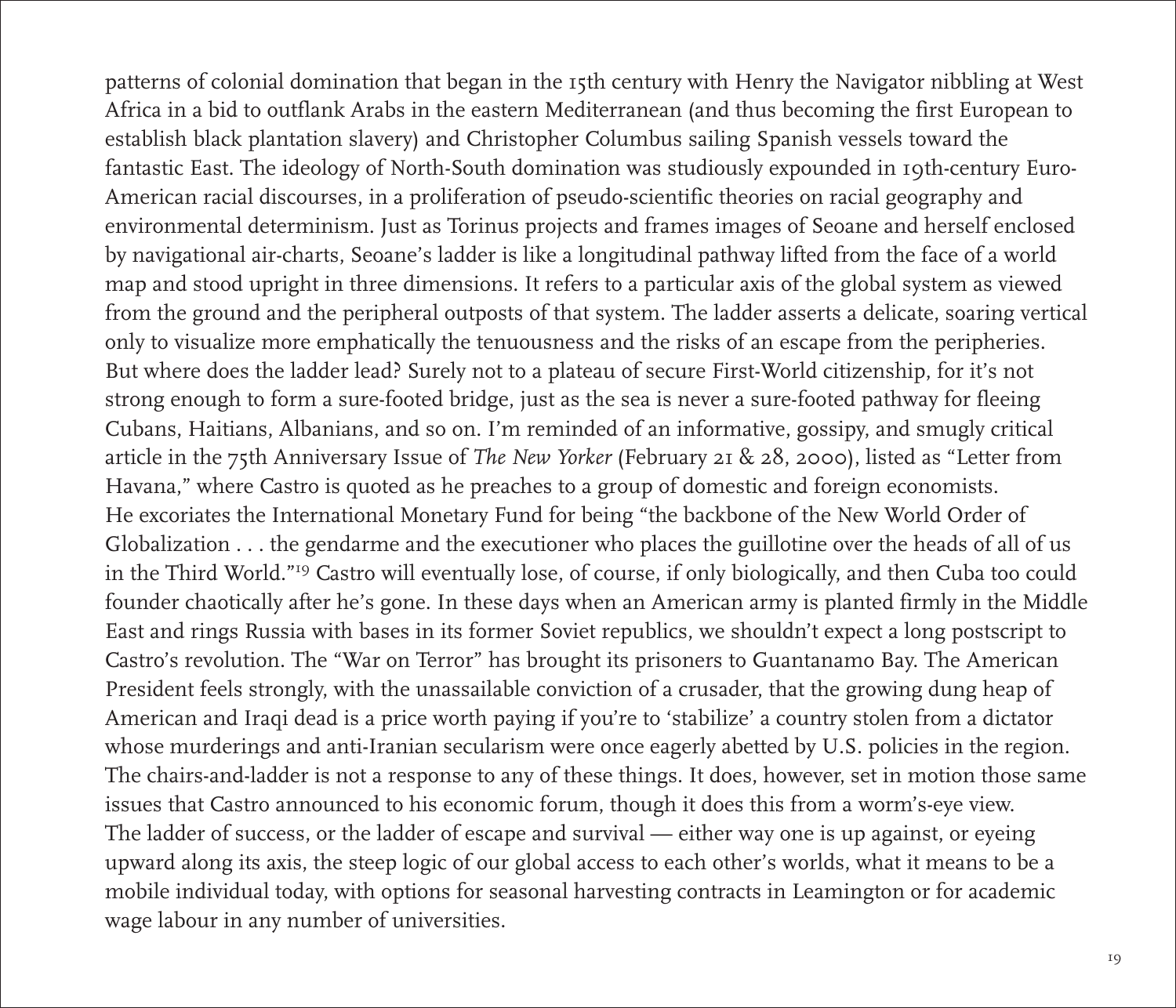#### **Oars**

The ladder is coded with utopian aspirations that are post- rather than pro- or protorevolutionary. The world is not to be messianically remade but navigated by taking Darwinian risks and initiatives. In addition to the ladder, which threads toward a symbolic height beyond ceiling-level, Seoane places seventeen of his own hand-made oars in a recessed area of the gallery. Their multiplicity reveals what the singularity of the ladder may hide: the statistical fatalism of the global system, the bushels that die in their dinghies and folk flotillas, trying to make it to America or Italy. On some of the oar handles, Seoane has painted skeleton keys and attached coat-hooks. These become esoteric notations, the signs and secret prayers of those willing to dispossess themselves of even the little that they have and set out to ply the sea for farther shores. The oars are made of wood salvaged from a small scrap area located at the rear lot of the Lebel building. "Nothing is garbage. You find a use for everything." Seoane is talking about the immediate sources of his art, while also describing home-made boats illegally and secretly made by Cubans desperate enough to flee the island and set a course for Florida. He shows me a photograph of a group of men carrying one of these constructions toward a beach. The boat looks more like a rudimentary crate than a seaworthy vessel. I may not know what I'm looking at, exactly, and Seoane explains: "Some of the boats are a work of art. You believe it. The whole family puts everything into making it, design, construction, supplies." The oars are brightly painted, exuberantly coloured like folk costumes. But they are more than mementos of a people's Cuba, prosaic tokens of desperate survival runs on devouring global oceans. They are also elements in a gallery exhibition. They reverse the terms under which the so-called "real world" has entered the art world in the 20th century, disturbing its sacred quiet. One thinks immediately of the judiciously 'found' shovels and urinals of Duchamp and the simulated Brillo boxes of Warhol as real-world incursions of a different sort. Yet these were either reflexive expressions of conceptual wit or exercises in commercial cynicism, and were therefore studied disruptions. But Seoane's oars have a different ancestry. They're more in keeping with the felt and the fat that Beuys used as accessories or components in his performances (staying warm, staying true to the memory — or was it an elaborate and calculated myth? — of his *Luftwaffe* crash in the Crimea), and they share in the spirit of *arte povera*, which was low-tech, oriented toward common, organic materials, and infused with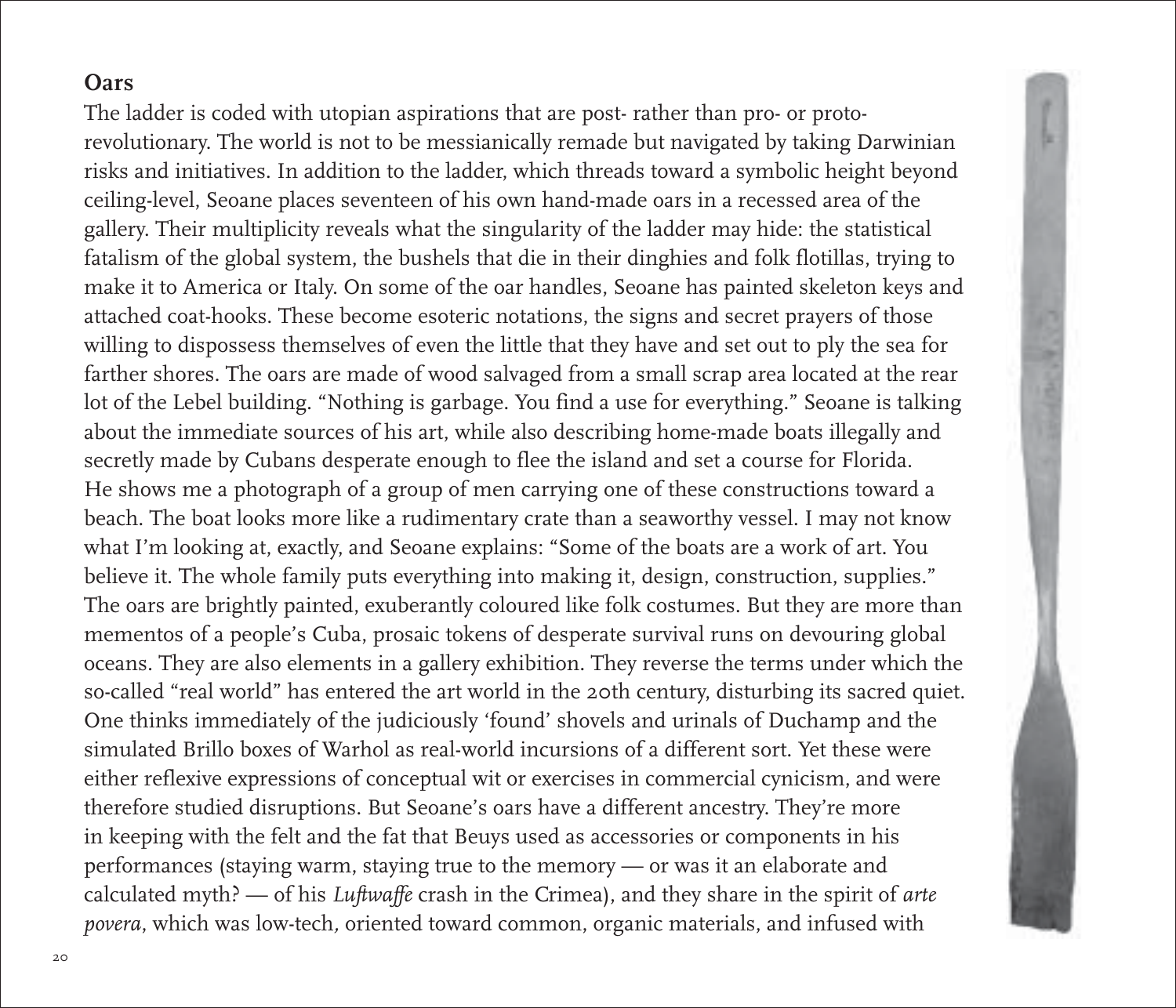what Germano Celant called a "guerrilla" sensibility.<sup>20</sup> The oars conform to the referential function of the sign rather than its conceptual, its signified dimension, as would be the case if these were Duchamp's or Iain Baxter's oars. They are parts for a possible boat and therefore metonyms for a whole island, ringed concentrically by a twice-spun noose — the rotting inner ring of Castro's long rule and the punitive outer ring of the long U.S. blockade. As I've said, this sets them against a certain history of modernism and postmodernism, one in which real objects are co-opted into an atmosphere of semiotic self-critique and jibes at art and its dependency on mercantile contexts. Seoane's oars occupy a place in what the philosopher-become-art-critic Arthur Danto (in 1964, year of the Brillo boxes, and one year after *Fettstuhl I*) called the "artworld,"21 but could easily re-enter the real world and lend themselves manually, rather than rhetorically, to the making of microhistories. These would be the millions of unwritten, largely anonymous histories of the migrants and boat peoples of the earth. Seoane isn't didactically or politically in pursuit of such histories. Neither is Torinus.

## **A Hinged Endnote**

A final word, then, on *Puntos Cardinales*. The title of the show was adopted two months prior to the San Francisco-Windsor conversation, during a meeting in curator Carl Lavoy's suburban living room, where his young son, the blond princeling of a playful mess, intruded anarchically into our business as the nearby television flashed financial figures and added another handful of integers to the colonial death toll banding across its lower edge. The three adults were studying the Thames Art Gallery's two-tiered floor plan and blocking off display locations. The little boy was crying joyously over some little piece of devastation he'd unleashed when Seoane volunteered the exhibition title in Spanish. The mere sound of those six syllables, with each of the words ending in short sibilant jets, seemed itself a palette of global allusions. And so *Puntos Cardinales* was immediately adopted. The title evokes the compass, of course, and beyond that, a poetics of travel and navigation. It also references points and turning-points. I picture notch-marks on an illuminated dial and think immediately of astrolabes and antipodes. I also detect the imagery of joinery and turning-points, and the logic of the metonym in postmodern art, for *cardinale* comes from the Latin where it means "hinge."

Lorenzo Buj February 2004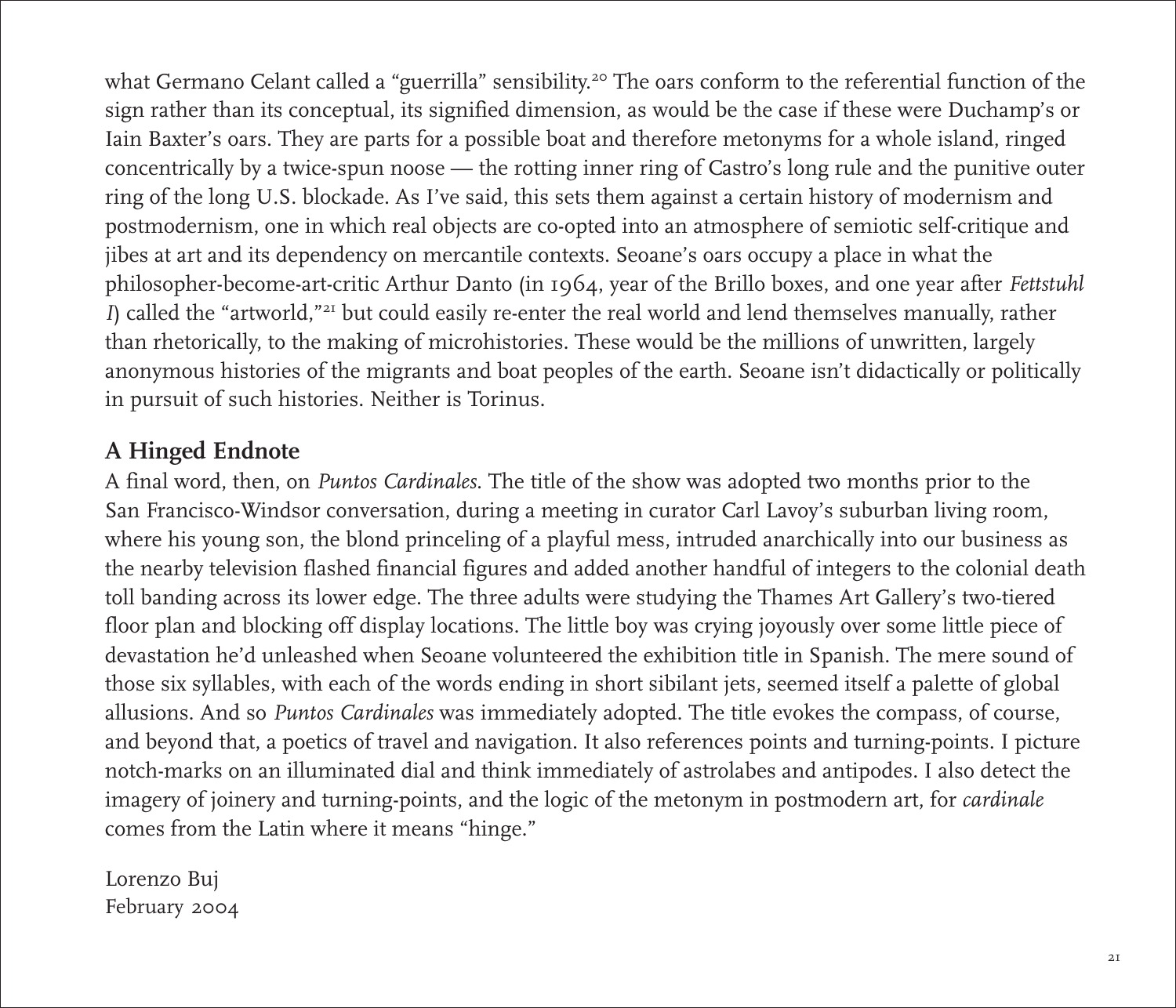#### **Notes**

1. See the fourth Memorable Fancy (Plate 22) in Blake's illuminated book, *The Marriage of Heaven and Hell*. (1790) Ed. Sir Geoffrey Keyes (Oxford: Oxford UP, 1975).

2. See *The Utopian Function of Art and Literature: Selected Essays, Ernst Bloch*, trans. Jack Zipes and Frank Mecklenburg (Cambridge, Mass.: MIT P, 1988), 278–92.

3. Bloch, 286.

4. Bloch, 287.

5. Bloch, 286.

6. Bloch, 286.

7. Bloch, 286.

8. Bloch, 286.

9. Bloch, 286.

10. Bloch, 286.

11. See 160 of Francis Golffing's translation of "The Genealogy of Morals: An Attack" (1887) from *The Birth of Tragedy* and *The Genealogy of Morals*. (Garden City, NY: Doubleday, 1956).

12. See Chapter 12, "Biographical," of *Moby-Dick, Or, The Whale* (1851), eds. Luther S. Mansfield and Howard P. Vincent (New York: Hendricks House, 1962).

13. The parable appears in Nietzsche's *The Gay Science* (1882, 1887), ed. and trans. Walter Kaufmann (New York: Vintage, 1974), 181–2.

14. See fragment XXIX of Machado's *Proverbios y Cantares*, which was first published in the 1917 version of the poet's collection *Campos de Castilla*, and which can be found in Eds. O. Macri et al.'s four-volume collection *Antonio Machado: poesía y prosa* (Madrid: Nueva serie 11–14, 1989).

15. Panofsky, Erwin. *Studies in Iconology: Humanistic Themes in the Art of the Renaissance* (1939) (Boulder, Colorado and Oxford: Westview P, 1972), 70ff.

16. For further elucidation of Beuys's linkages between politics and artistic practice, see Lukas Beckmann's essay, "The Causes Lie in the Future," trans. S. Linberg and R. Brenner in *Joseph Beuys: Mapping the Legacy*, ed. Gene Ray (New York: John and Mabel Ringling Museum of Art, 2001), 91–111.

17. See 66ff in "Part I: The Blomberg Logic" in Kant's *Lectures on Logic*, trans. and ed. J. Michael Young (Cambridge: Cambridge UP, 1992), 5–246.

18. For example, see 11–12 in "Questions to Joseph Beuys," trans. Caroline Tisdall in *Joseph Beuys: The Multiples. Catalogue raisonée of multiples and prints, 1965–86*. Jörg Schellmann and Bernd Klüser. (Cambridge, Mass: Busch-Reisinger Museum et al., 1997), 9–28.

19. See 24 of Anderson, Jon Lee. "Letter from Havana: The Old Man and the Boy." *The New Yorker* (February 21 & 28, 2000), 224–31.

20. Germano Celant introduced this term in his essay "*Arte Povera: Appunti per una Guerriglia*," originally published in *Flash Art* No. 5 (November–December 1967): 2. Henry Martin's English translation of this essay, "Arte Povera: Notes for a Guerrilla War," appears in the 20th-anniversary publication *Flash Art: Two Decades of History*, eds. Giancarlo Politi and Helena Kontova (Cambridge, Mass.: MIT P, 1990), 189–91.

21. "The Artworld." *Journal of Philosophy* 61, no. 19 (1964): 571–84.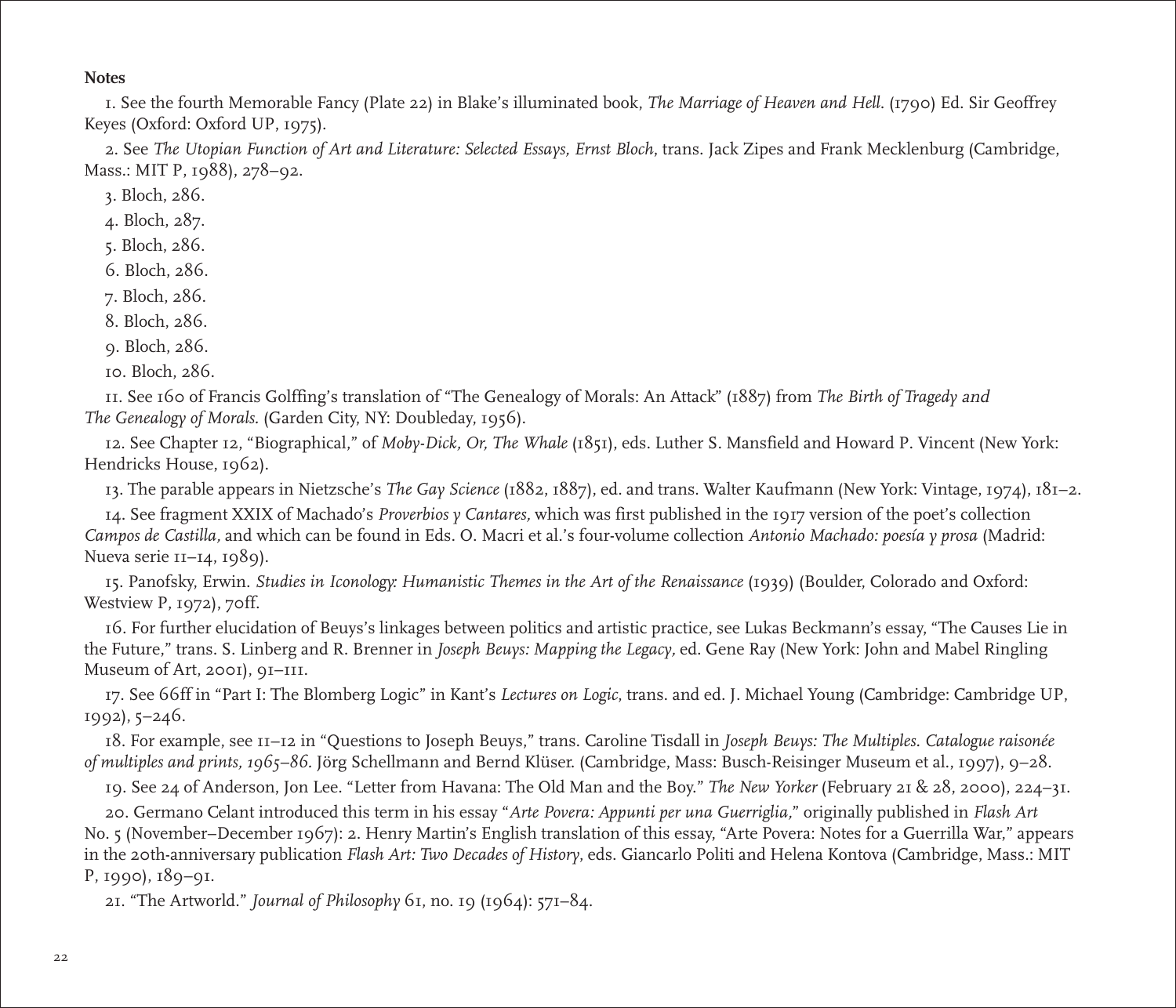**Sigi Torinus** is a performance and installation artist from the Virgin Islands, addressing perceptions of space, time, and materiality as they meet or collide in the virtuality of digital space or physicality of a geographic location. She holds an MFA from Braunschweig, Germany and San Francisco, USA and has exhibitied in Europe, Australia, and the United States.

| <b>Selected Exhibitions / Performances</b>                                                            | ŀ              |
|-------------------------------------------------------------------------------------------------------|----------------|
| slouch flop slump, Media City Festival of Experimental Film and Video Art,<br>Windsor, Ontario (2004) | h              |
| One Second, Labour Arts Festival, Windsor, Ontario (2004)                                             | b              |
| Global Lure, View Points, School of Visual Arts, Windsor, Ontario (2004)                              |                |
| Puntos Cardinales, with José Seoane, Thames Art Gallery, Chatham, Ontario<br>(2004)                   | I<br>S         |
| transit, School of Visual Arts, Windsor, Ontario (2003)                                               | $\overline{I}$ |
| Un día más, with José Seoane & blackhole-factory (Germany), Santiago de<br>Cuba (2002)                | I<br>I         |
| Pase a Tierra, with José Seoane, Santiago de Cuba (2002)                                              | S              |
| A Novo, with José Seoane, Santiago de Cuba (2001)                                                     | I              |
| Amala: Obba y Changó, with José Seoane & Teatro Macuba, Santiago de<br>Cuba $(2001)$                  | I<br>ł         |
| Show Me Me, Figurations of the Space Between, San Francisco Art Institute<br>(2000)                   | Ś<br>ł         |
| Cross Links, browsing beauty, with Andrea Sunder-Plassmann, Berlin,<br>Germany (1999)                 | k<br>S         |
| The Panther's Scent, Gallery 939, San Francisco (1998)                                                |                |
| Nadir, San Francisco Art Institute Faculty Show (1998)                                                | $\overline{C}$ |
| Sluschai: Suschki & der Kosmos, with Andrea Sunder-Plassmann, Galerie am<br>Marstall, Berlin (1998)   | F<br>7         |
| Observer/Secret Services, Zentrum für Kunst und Medien Adlershof, Berlin<br>(1998)                    |                |
| browsing beauty, with Andrea Sunder-Plassmann, TV Gallery Moscow,<br>Russia (1998)                    |                |

*Arcadewhispers,* Soma Gallery Berlin, Germany (1998) *browsing beauty,* with Andrea Sunder-Plassmann, Gallery 16, San Francisco (1997) *browsing beauty,* with Andrea Sunder-Plassmann & Anita Kokcis, SCA Gallery, Sydney, Australia (1997) *Frames /* Adelaide Film & Video Festival, Australia (1994) *Suite Nothings,* Brindabilla Gallery, Canberra, Australia (1994) *Digital Masters,* Ansel Adams Center for Photography, San Francisco (1994) *Imagina des images qui passent l'imagination,* Monte Carlo, Monaco (1993) *Perspectives in Digital Art & Architecture,* San Francisco (1993) *Siggraph 1993,* Anaheim/Los Angeles (1993) *Parallax,* 200 Gertrude Street, Melbourne, Australia (1993) *Digital Salon,* New York (1993) *Add Noise Digital Art Show,* San Francisco (1992) *Salon,* Institute for Contemporary Art, Moscow, Russia (1992) *Arches,* with New Music Theatre, Theater Artaud, San Francisco (1991) *Artist's Television Access,* San Francisco (1990) *Seductive Strategies and Virtual Revisions:* The Body In Context, Southern Exposure Gallery, San Francisco (1989) *Galerie Heide Freiberg,* Braunschweig, Germany (1989) *Festival of Plagiarism,* San Francisco (1989) *7. International Experimental Film Festival,* Osnabrück, Germany (performance with Daniel Simons and Klaus Bleier) (1989)

**José Seoane Hernandez** is a painter and installation artist from Cuba working on ideas around identity and transculturation. He studied at the San Alejandro Art Institute in Havana, and has exhibited in Europe, the United States, Canada, and Cuba.

#### **Selected Exhibitions / Performances**

Faculty Exhibition, School of Visual Arts, Windsor, Ontario (2004) Puntos Cardinales, Thames Art Gallery, Chatham, Ontario (2004) Faculty Exhibition, School of Visual Arts, Windsor, Ontario (2003) *What Floats Your Boat*, installation/performance with Sigi Torinus, Oakland, California (2002)

*Un Día Más* installation/performance with Sigi Torinus, Santiago de Cuba (2002)

*Pase a Tierra* Taller Cultural, Santiago de Cuba (2002)

*Obba y Chango*, with Sigi Torinus and Teatro Macuba, Santiago de Cuba (2001)

*A NOVO* installation/performance, Santiago de Cuba (2001) *Espiritus Santus* Galeria ZHEN, Hanover, Germany (1999) *Taller* installation, Amsterdam, Holland (1997) *OPFER* Gallery KK Fisch, Braunschweig, Germany (1994) *Quien tiene el fuego* Taller Cultural, Santiago de Cuba (1992) *galileo* Museo de arte Moderno, Santo Domingo, Dominican Republic (1991) *Pinturas* Galeria UNEAC, Santiago de Cuba (1987) *pinturas e instalaciones* Galeria Arte Universal, Santiago de Cuba (1985) *la agonia segun SH* Centro de AQrte Boyeros, Havanna, Cuba (1982) *Buen Humor* Casa de la Cultura Santiago de las Vegas, Havanna, Cuba (1980)